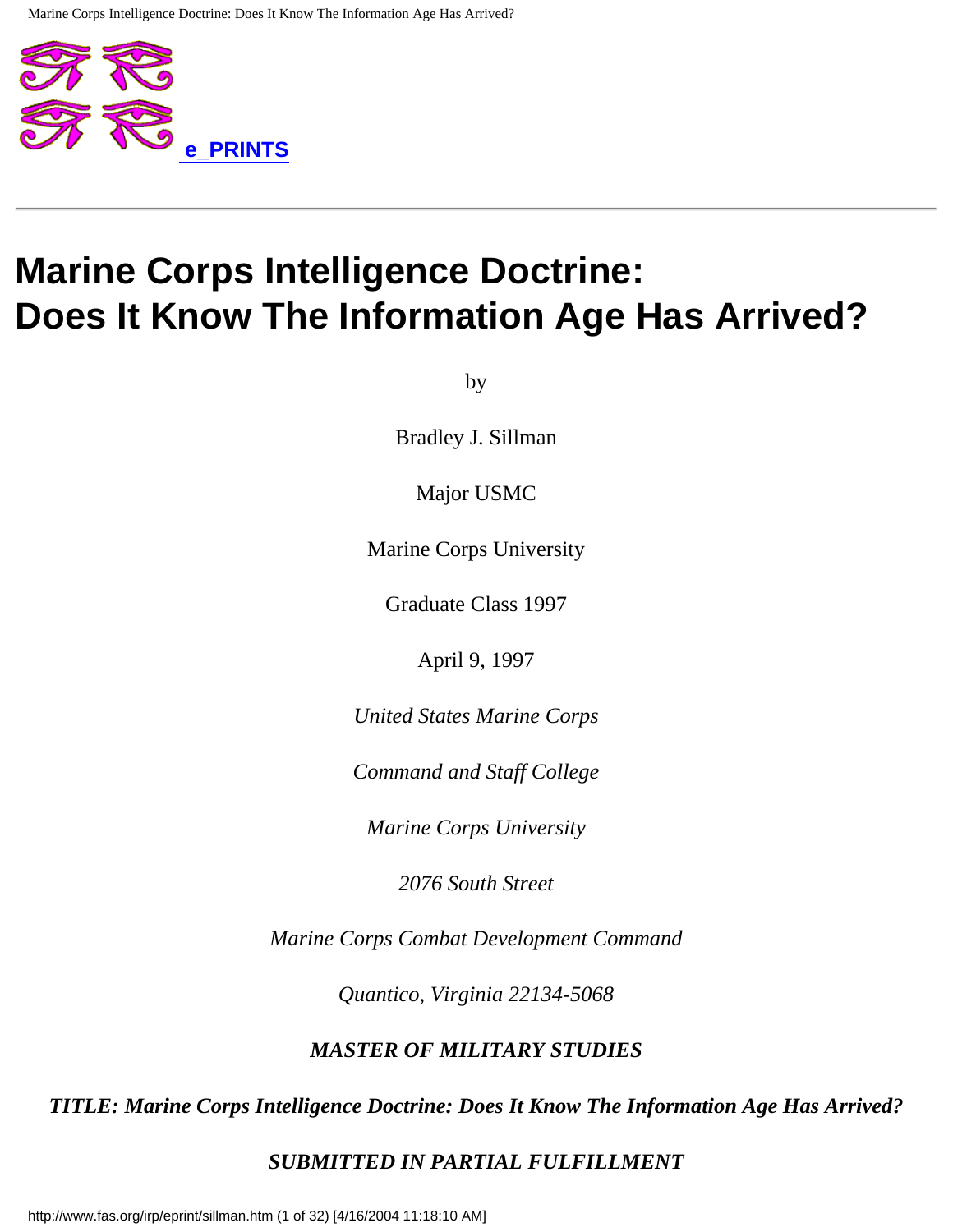#### *OF THE REQUIREMENTS FOR*

### *THE DEGREE OF*

#### *MASTER OF MILITARY STUDIES*

#### *Author: Major Bradley J. Sillman, USMC*

#### *AY: 1996-97*

*(Mentors)* 

*Approved:\_\_\_\_\_\_\_\_\_\_\_\_\_\_\_\_\_\_\_\_\_\_\_\_ Dr. James Anderson*

*Approved:\_\_\_\_\_\_\_\_\_\_\_\_\_\_\_\_\_\_\_\_\_\_\_\_ LCdr Bruce Northrup*

*Date: 9 April 1997*

# *THIS IS AN OFFICIAL DOCUMENT OF THE MARINE CORPS COMMAND AND STAFF COLLEGE. QUOTATION FROM, ABSTRACTION FROM, OR REPRODUCTION OF ALL OR ANY PART OF THIS DOCUMENT IS PERMITTED PROVIDED PROPER ACKNOWLEDGMENT IS MADE, INCLUDING THE AUTHOR'S NAME, PAPER TITLE, AND THE STATEMENT: "WRITTEN IN FULFILLMENT OF A REQUIREMENT FOR THE MARINE CORPS COMMAND AND STAFF COLLEGE."*

# *THE OPINIONS AND CONCLUSIONS EXPRESSED HEREIN ARE THOSE OF THE INDIVIDUAL STUDENT AUTHOR AND DO NOT NECESSARILY REPRESENT THE VIEWS OF EITHER THE MARINE CORPS COMMAND AND STAFF COLLEGE OR ANY OTHER GOVERNMENTAL AGENCY.*

#### **EXECUTIVE SUMMARY**

**Title**: Marine Corps Intelligence Doctrine: Does It Know The Information Age HasArrived?

**Author**: Major Bradley J. Sillman USMC

**Thesis**: Are the Assistant, Office of the Secretary of Defense for Command,

Control, Computers and Intelligence (C3I) directed joint computer and data access interoperability standards and their adaptation reflected in Marine Corps Intelligence Doctrine?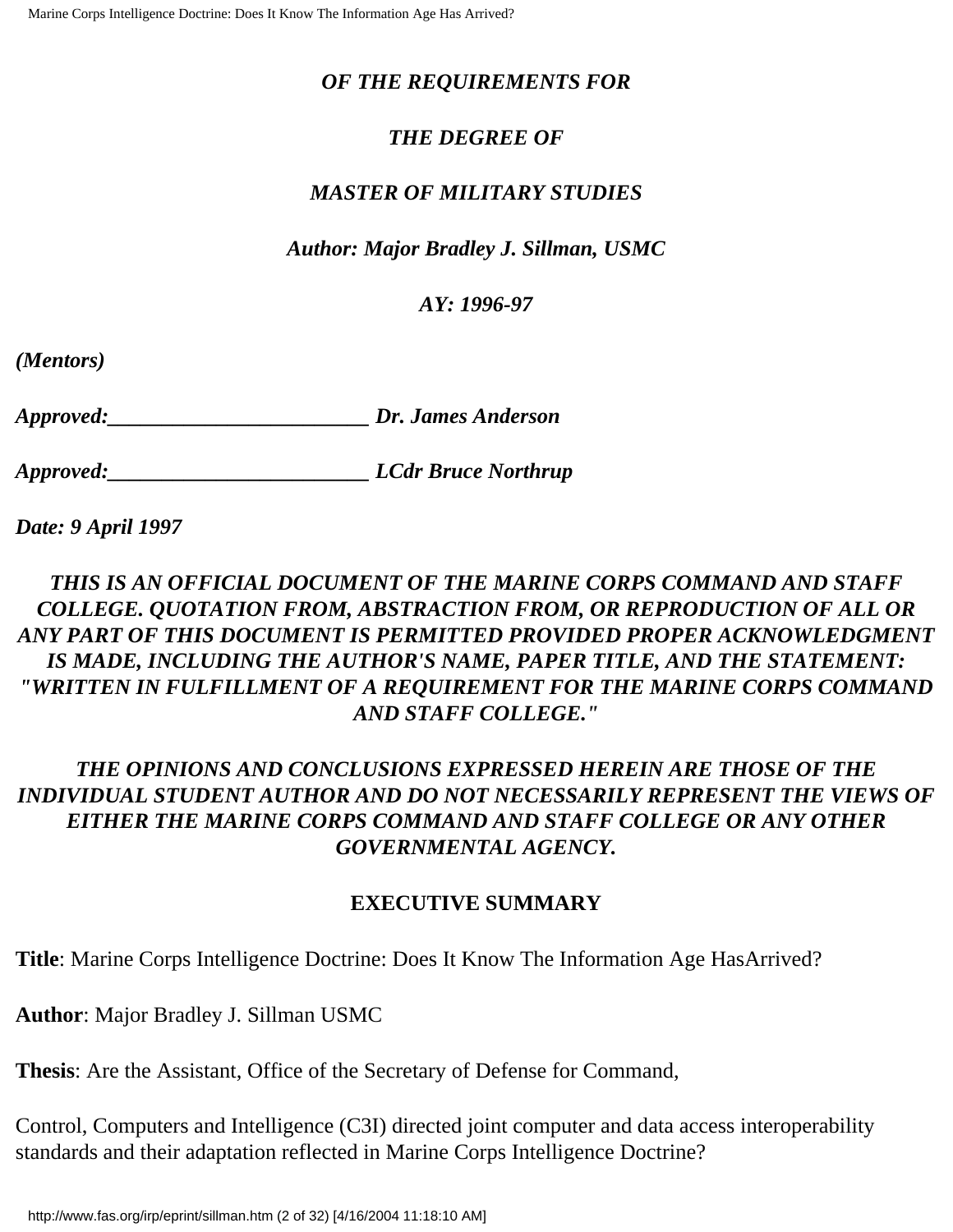**Discussion**: For eight years the ASD (C3I) has published numerous policies directing

the services to create and function in an open systems computing environment. The concept is to simply free DOD of vendor reliance when using high capability computers. Furthermore, there has been considerable effort put forth to adopt Business Improvement Practices, and to use COTS software and hardware wherever possible in order to leverage the demands of the private sector for open systems to DOD's purposes. ASD (C3I) policies are managed by the Defense Information Systems Agency (DISA). DISA created an eight volume planning guide to walk any agency, regardless of size, through the step by step process of creating an open systems, standards based, information architecture that supports operational objectives.

The U.S. Navy, with some foresight, created the Joint Maritime Command

Information System (JMCIS), which for the most part, operates on the open systems architecture models. DISA's leadership provided standards the Navy could implement to achieve quick transition to the Common Operating Environment (COE). The Navy's position as front runner in the COE adoption was leveraged by the Marine Corps to create a C2 system supporting the operating forces. By adopting the Navy's system, the Marine Corps avoided huge development costs. Moreover, the Navy already possessed the supporting infrastructure to continue systems development. Additionally, the Marine Corps was able to capitalize on twenty years of Navy culture and learning in using computers as a component of its C2 doctrine.

Marine Corps C2 doctrine, embodied in MCDP 6, beautifully translates

DOD policies, and the Navy's JMCIS into an operational precept that makes the DOD COE a combat multiplier. MCDP 6 establishes the culture and principles for Marine Corps C2. MCDP 2, is to embody the principles of Marine Corps intelligence doctrine. Dissemination, arguably is the most important part of the intelligence cycle. If intelligence is not disseminated, it cannot be used. Neither MCDP 2, nor MCWP 2-1, incorporates the principles of MCDP 6. The only comments on computers reflects a look backward at problems that existed five years ago. Doctrine must be current, and forward looking, in order to provide the sense of direction it exists to fulfill.

#### **Recommendation**:

Incorporate MCDP 6 principles into MCDP 2 and all other intelligence

doctrinal, or Tactics, Techniques, and Procedures, manuals. The information age is here and Marine Corps intelligence doctrine needs to recognize and embrace it.

# INTRODUCTION: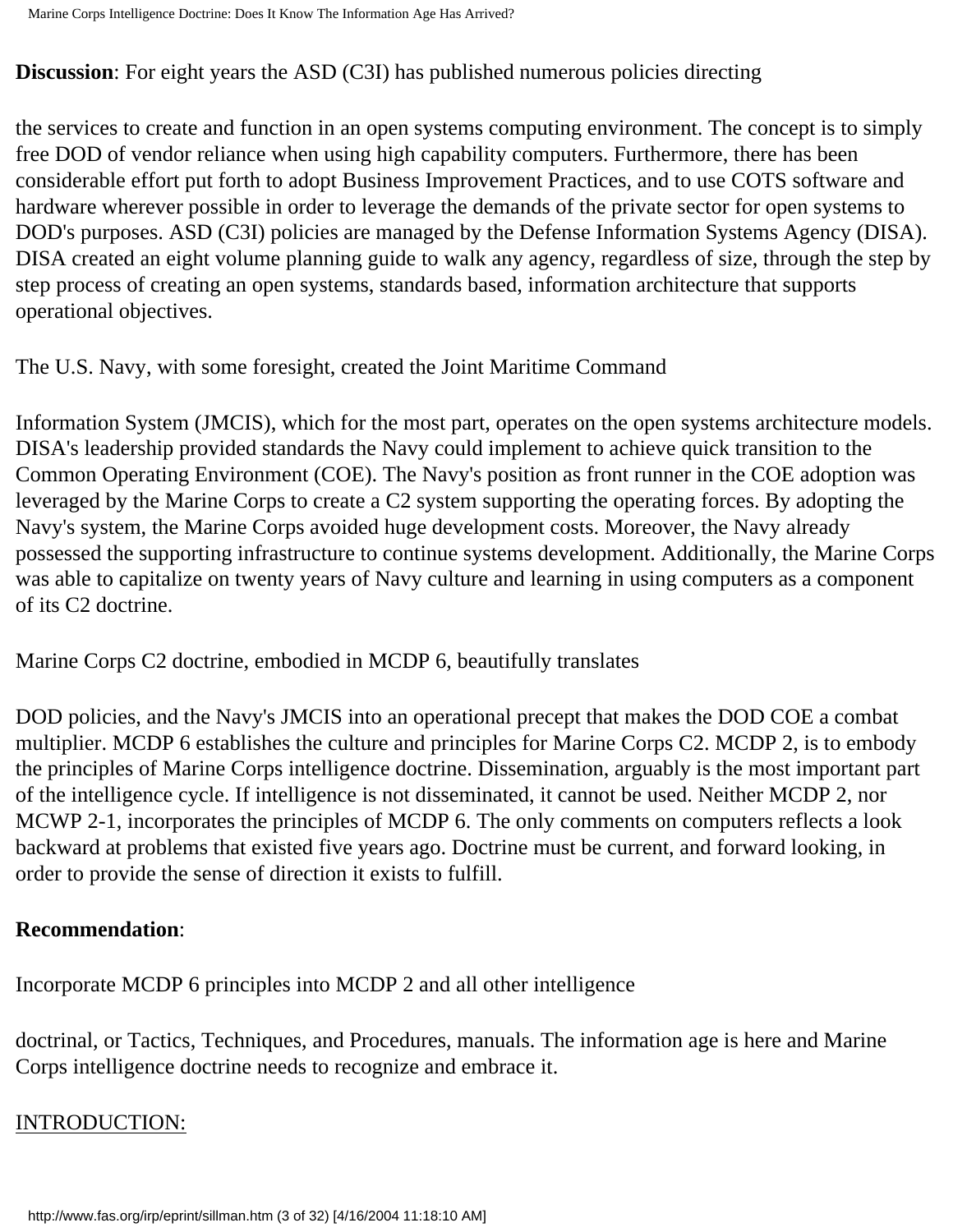The time is November 1990, the Iraqi Army is firmly entrenched in Kuwait and it has become obvious that the coalition will have to eject them. In order to capitalize on intelligence assets in theater, a joint Navy and Air Force initiative established a Joint Intelligence Center in Riyadh. First the JIC fused theater information and data bases to create a current tactical picture. However, they built the electronic picture of the Iraqi Army using USAF systems. USAF organizations received the electronic update transmissions with ease. Nevertheless, as a JIC, the mission also required transmission to Navy platforms. Commander, U.S. Naval Forces, Central Command (COMUSNAVCENT) established, and tested an architecture for this purpose. The JIC transmitted the data according to the NAVCENT plan. Inexplicably, at first, the Navy found no readable data registered in their computers. Upon detailed investigation the Navy determined that the USAF system data base did not use a one character data field that the Navy system did. Because of the one character difference, the Navy computers were incapable of dealing with the unrectified data. This typified US DOD computer interoperability or the total lack thereof.

# **I. General Introduction.**

In 1988, the Office of the Assistant Secretary of Defense for Command, Control, Computers and Intelligence (OASD C3I) established the first Department of Defense (DOD) wide computer standards. These standards were to create the baselines that would insure all DOD computers would be capable of interoperable connectivity in communications, software, data exchange and hardware compatibility. At the time all of the service and/or departmental computer networks were independently developed and engineered systems, that were largely incapable of interoperable communications. Work around processes were frequently attempted, consuming large numbers of man hours normally producing inadequate results. This neophyte attempt to establish standards made virtually no impact on existing service systems or those under development. Furthermore, the individual departments continued to develop systems that could only operate in their own spheres. The standards had no impact. During the Gulf War, as noted, it became evident that standards adherence was required. OASD C3I was the DOD hammer to insure that all DOD systems would be capable of performing in accordance with the goals envisioned in the first standards policy. There now exists an extensive set of standards for C4ISR systems. Therefore, are the Assistant, Office of the Secretary of Defense for Command, Control, Computers and Intelligence (C3I) directed joint computer and data access interoperability standards and their adaptation reflected in Marine Corps Intelligence Doctrine?

### **Neural Net concept.**

The computer is pervasive in the conduct of our daily business. We depend on the computer for writing our correspondence, handling our email and to make the graphics we use to display information to each other. The nature of information display defines how we perceive the world around us. The OASD's policies are defining that world for us. Therefore, the computer has the potential to become an independent actor in the command and control structure we use conduct our daily business. Computers do not actually think as humans do. There is the concept of the Neural net which is a:

COMPUTER architecture modeled upon the Brain's interconnected system of neurons. Most neural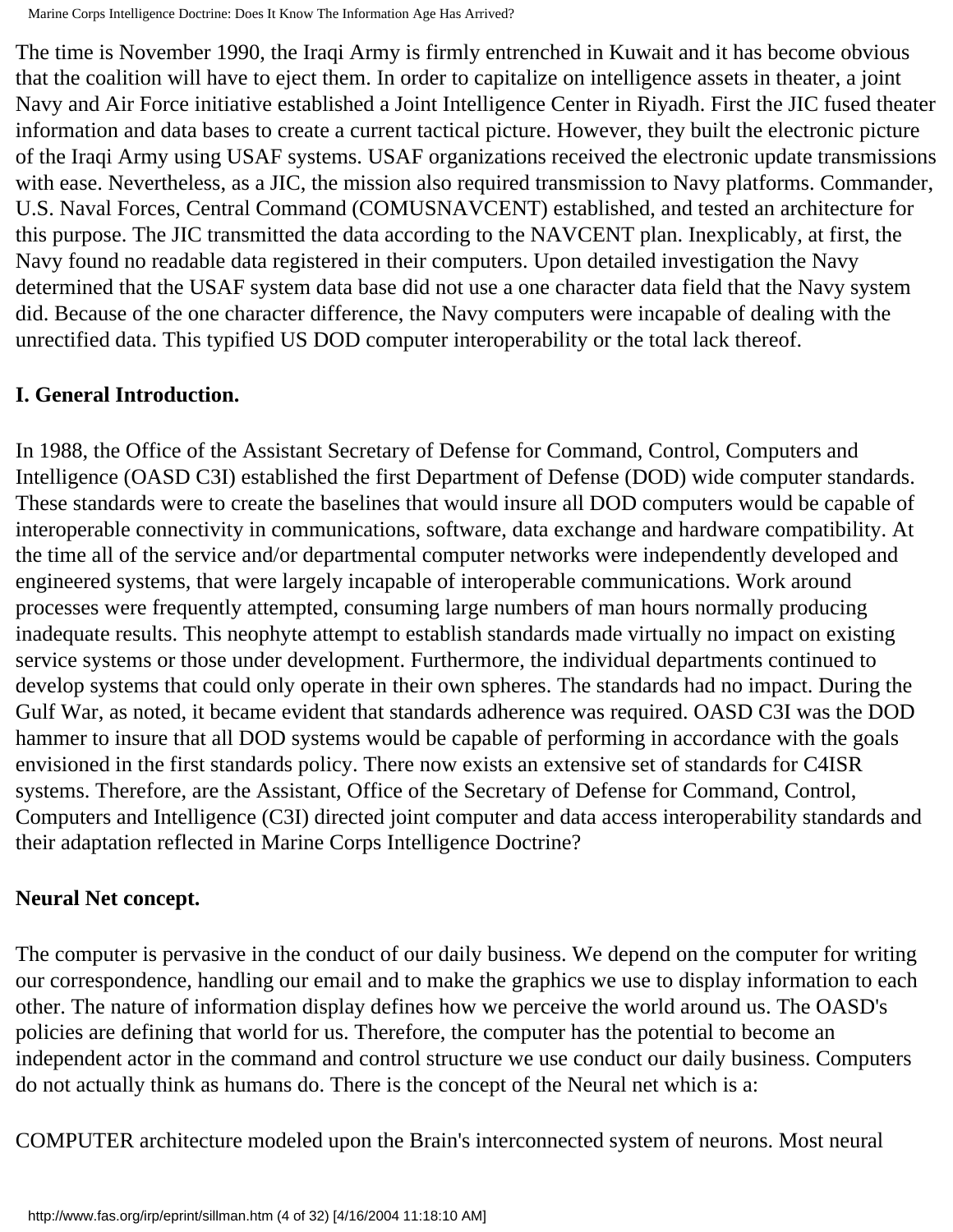networks are software simulations [that] run on conventional computers... Neural networks imitate the brain's ability to sort out patterns and learn from trial and error, discerning and extracting the relationships that underlie the data with which it is presented.  $(1)$ 

While current OASD policies are not directed at creating an independent actor, the nature of dispersed input into a graphical display that presents a near simultaneous update to everyone on the battlefield has the potential to create a myriad of unintended consequences. It is for this reason alone that doctrinal development must precede or at least parallel the introduction of information technologies within DOD.

# **II. DOD Policies.**

Historically, in their role of train, equip and provide, the services established requirements to address a specific problem, threat or to create a specific capability. In this design premise, without overarching standards, the services developed independent systems that fed information in a very efficient manner from the lower tactical levels up the chain of command, commonly along a single path. This single path architecture is known as stove piping information. The difficulty was that each system was designed to exacting specifications that did not require interoperability. Therefore, systems were terminated in an intelligence center and the personnel monitored them to develop situational awareness. Nowhere was the information synthesized into one common picture. At times a service would develop a system as an adjunct to an existing architecture. In this case information would be synthesized into a common picture, commonly using limited intelligence feeds, i.e., a SIGINT only product or imagery only, etc. What did not happen was a system design that insured information in an Army system, for example, would interoperate with a Marine Corps system. These architectures were commonly referred to as stove pipe systems. They served only their own purposes.

Ideally, once the standards are established they will bring us a world envisioned by Pamela Gray in her book "Open Systems" where she defined open systems as:

"When the three characteristics: portability, scalability and interoperability, are taken together, and international standards set for them by an open process, in which anyone may participate, and the results are available on equal terms to all, the result is to define that part of the computer industry known as 'open systems'.["\(2\)](#page-26-1)

In this environment portability insures that one program will function the same regardless of the platform it is resident on. Today, DOS based Microsoft products offer a useful construct to understand this concept: i.e., whether Packard Bell, Compac, or Zenith manufacturers the computer does not matter, they will all run DOS, Windows, Lotus Smart Suite, etc. This extends the premise to operating with equal freedom on MACs, or UNIX based systems. The concept is also inclusive of "look and feel" ideas which, for example, are related to finding cut and paste icons that are so similar across the spectrum of software products that it ceases to serve as a point of contention for one to determine what the icon stands for. Phones are a prime example, they have such commonly similar functions that anyone can operate a phone regardless of manufacture. Scalability refers to the concept of having computer applications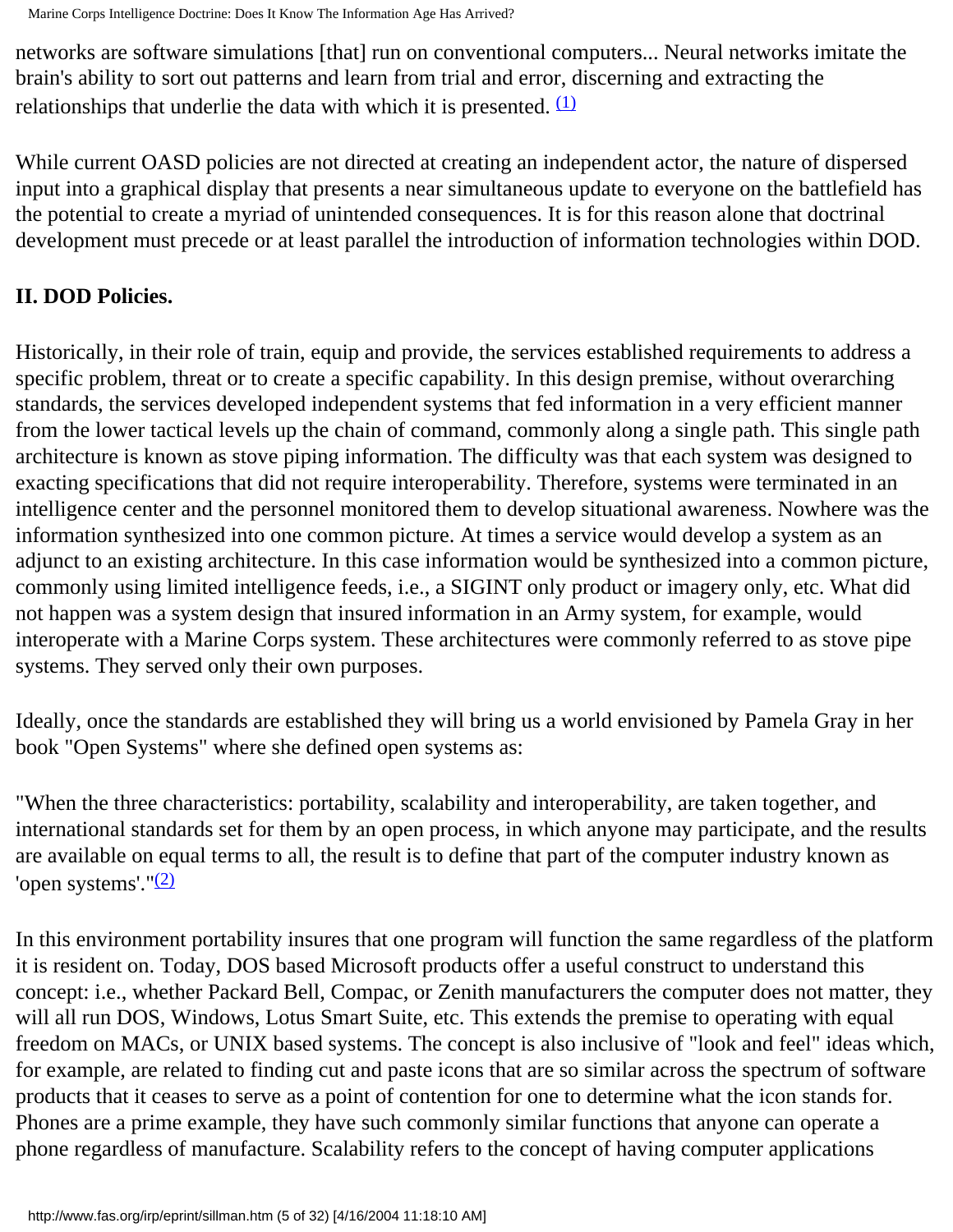function equally well only varying size or capability according to the computers.[\(3\)](#page-26-2) Interoperability is the concept of computers sharing capability and existing in a network environment wherein each computer recognizes the presence of the other systems and uses their processors for provision of necessary network and application functions, i.e., share the work load. These concepts are the basis that establish the concept of the ideal solution. It is from these concepts that the program and policy goals of OASD C3I are developed. Most significantly, this represents one of the first programmatic efforts at the DOD level to maximize the leverage to be achieved by capitalizing on market pressures.

OASD C3I, led by Mr. Emmett Paige, Jr., established a number of overarching policy letters in which he set the framework for the development of Information Management (IM) within DOD. The process was started with a Memorandum from Secretary of Defense Cheney, dated 16 Nov. 1990, in which he established OASD C3I's position and authority to implement Corporate Information Management (CIM) policies throughout the DOD. $(4)$  There were a number of interim policy letters following that key decision allowing the services and the department to collect information that established their baseline architectures for existing systems. This was dramatically accelerated, when on May 7, 1993, the OASD C3I gave the services six months to establish their legacy systems and their Migration Systems. The legacy systems would cease to receive OSD budgetary support after FY96, meaning the individual services would have to fund those systems on their own if they chose to retain that specific capability beyond that date.<sup>[\(5\)](#page-26-4)</sup> Migration systems would be used to establish architecture baselines, provide for transition to systems born joint $(6)$ , and insure that existing service capital investment losses were minimized. Concurrent with the system hardware transitions was the implementation of data standards that provided for transitioning data to the migration systems. This in turn minimized any similar loss in man hour investment. What was emphasized, was the absolute requirement to make the transition; the only exceptions being, inability to comply with existing laws or a documented adverse impact on readiness.<sup>(7)</sup> This keystone document started the real DOD transition to an open architecture using DOD data standards. The immediate impact was not realized by the services until this last FY.

The transition and selection of migration systems was governed by the supporting policy which established the "Interim Management Guidance on the Technical Architecture Framework for Information Management (TAFIM). " $(8)$  TAFIM more than just the DOD Framework, was tied to revisions in DOD 5000, the acquisition manual, which released the services from use of military standards (MIL-STD) in favor of Commercial Off the Shelf (COTS) technologies. The critical distinction now being any system that complied with standards made it eligible for DOD use. Standards also freed the services from private closed bids and allowed the DOD the opportunity to reap the

fruits of free market forces that continue to drive the cost of systems down. Vendors were benefiting from the open publication of the standards necessary for them to compete for DOD procurement funds. Overall, these changes have streamlined DOD's acquisition process that gets systems in the hands of users faster and cheaper.

An additional element of faster, cheaper systems arriving in the hands of users is the requirement to develop standards that maintain a DOD tempo equivalent to commercial practices. In January 1993,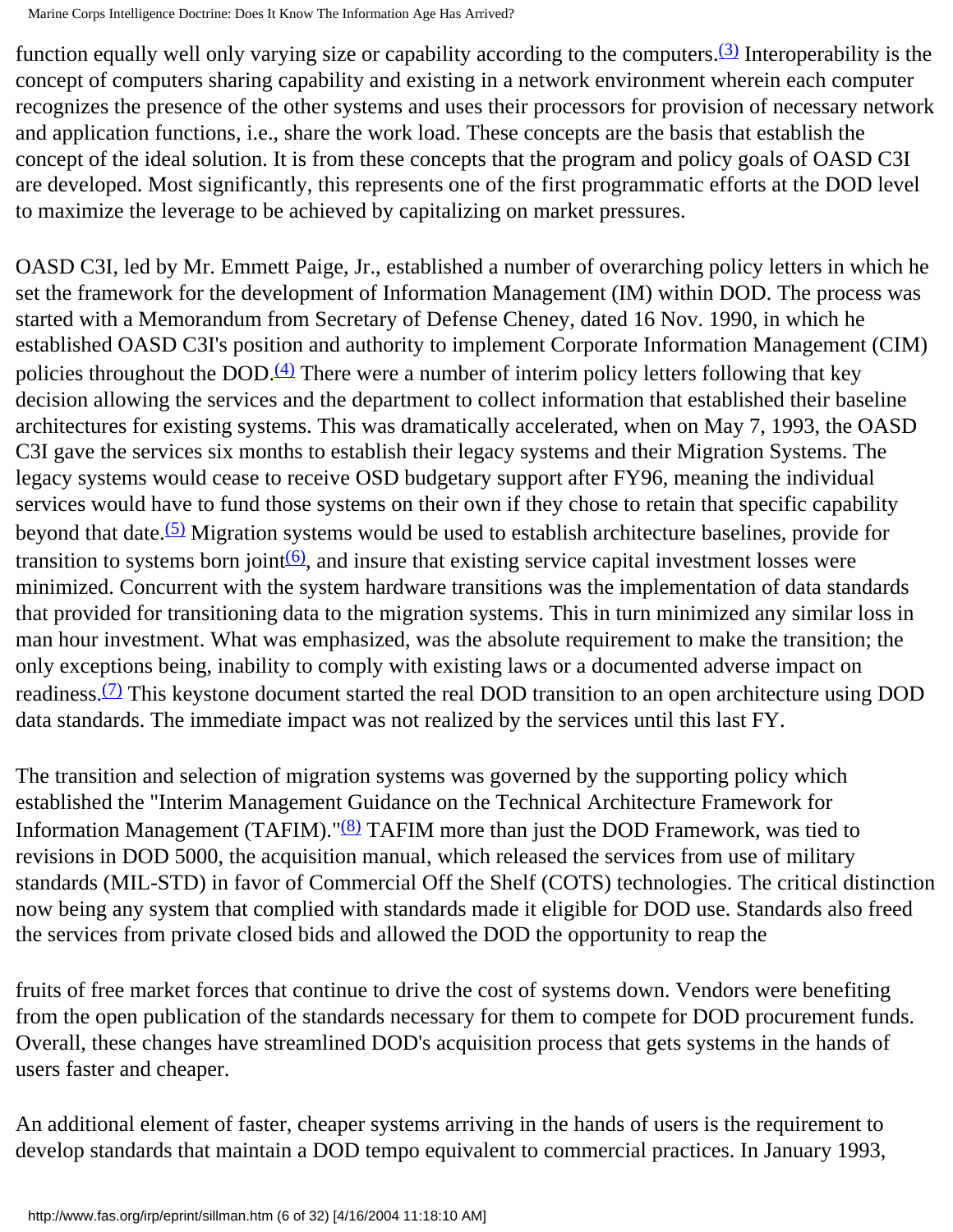OASD C3I tasked Defense Information Systems Agency (DISA) with the policy implementation and technical specifications management for the entire department.<sup>(9)</sup> In this role, DISA forwarded a comprehensive new TAFIM to be signed out by OASD C3I as the updated standards architecture. DOD until recently operated under the direction established by TAFIM Ver  $2.0 \frac{(10)}{(10)}$  Eighteen months between TAFIM policy versions clearly keeps DOD operating at the pace currently maintained by the commercial sector. TAFIM Ver 3.0, the new standard, was released January 2, 1997. $(11)$  One difficulty are the restrictions experienced by the various service programs trying to respond to a rapidly changing environment while operating under the tenants of DOD 5000. The systems development process has numerous procedural steps that are designed to prevent dishonest procurement practices or potentially poor systems that are doomed to fail on the modern battlefield. The DOD procurement process, by design, is incapable of capitalizing on similarly laudable objectives achieved in the commercial sector using market forces. $(12)$ 

The OASD C3I vested DISA with program and policy organization to facilitate this process and to avoid these programmatic hurdles. DISA has established an extensive program contained in eight volumes of policy and planning guidance. Two elements are critical to this program, the open public access to these documents and their directive nature or established goals for all DOD systems.<sup>(13)</sup> The key element in this process was the shift in Acquisition Oversight from the Government Services Agency (GSA) to DISA. Critical to successful implementation of this authoritative shift was the Information Technology Management Reform Act (ITMRA) of 1996, P.L. 104-106. This public law provides the authoritative position to effectively manage oversight of Information Technology (IT) and National Security System (NSS) acquisitions. This provides DISA with the legal oversight position to enforce compliance with TAFIM Ver 2.0 and its successors.<sup>[\(14\)](#page-27-8)</sup> The passing of ITMRA was foreseen and DISA, OASD C3I, JCS and the CINCs have all embraced the nationally managed system embodied in the Global Command & Control System (GCCS). GCCS is an outgrowth of the U.S. Navy's program that originated as JOTS. DISA is now firmly established as the DOD policy manager for systems management, cradle to grave. Selection of DISA was not simply an outgrowth of bureaucratic inertia. DISA clearly demonstrated their commitment to effective, enlightened policy management by providing the tools necessary to support systems design and acquisition from the small two computer networks to the service wide systems embodied in the U.S. Navy's Joint Maritime Command Information System (JMCIS).

The cornerstone to DISA support is volume 4: DOD Standards-Based Architecture Planning Guide. This document provides a step by step process to develop a coherent plan for systems implementation using standards that will support the users requirements and provide for architecture growth as requirements change. This document provides the architecture principles that serve as the cornerstone upon which the objective systems support structure will be built.<sup>[\(15\)](#page-27-9)</sup> This document provides the planning structure that establishes the framework for reaching the intended architecture. The methods of evaluating your current structure, plans for interim achievement levels and eventual target objectives are planned and designed. Critically, the planning process includes the establishment of organizational goals with a planned senior operational leadership buy-in procedure. This means that the organizational goals are developed and defined by the operational side of the organization. This provides the means by which the systems personnel can define their measures of effectiveness. Are they accomplishing the mission? Is the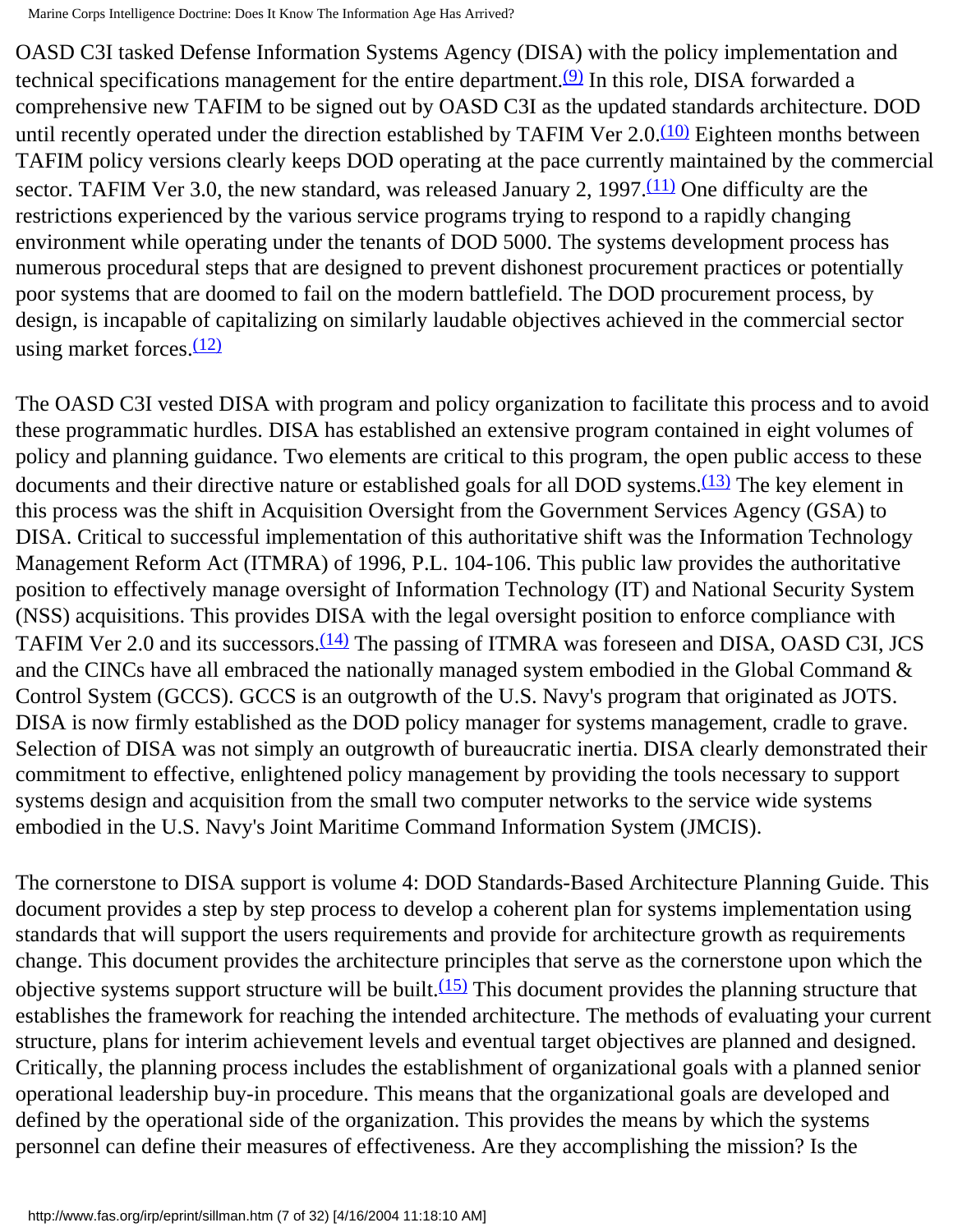organization achieving a substantive growth in capability for the resources expended? A number of organizations have expended huge sums chasing technology that has the systems personnel in heaven, however, the operations personnel are now working for the machine vice the machine working for them. This process has led to increasing frustration on the part of senior management, as they intuitively understand the potential in their systems, but are continually frustrated in their attempts to achieve their hoped for goals.

The process starts by establishing basic principles that establish community definitions for "work organization, information, applications and technology.  $\frac{(16)}{10}$  This is obviously at the macro level, but it is often these differing definitions that lead elements of the same organization astray. The definitions are used to develop an Architecture Working Group (AWG) that is comprised of personnel who have a recognized in-depth understanding of the previously defined objectives. Furthermore, the people assigned to the AWG should be "seasoned professionals," $(17)$  which means that the level of experience required is sufficient to insure that the organization's strategic goals are not lost in the rush to field the next system. Full time commitment is also a key premise to success. $(18)$ 

The AWG then defines for the organization the architecture principles. These principles are directly linked to the organizational definitions and are in keeping with the strategic objectives. These logical extrapolations from the previous steps assist in "defining the IT environment needed to support the organization over the agreed upon planning interval (usually 5 or more years).  $\frac{(19)}{(19)}$  $\frac{(19)}{(19)}$  $\frac{(19)}{(19)}$ 

With a number of intervening steps the AWG arrives at an "information architecture for the enterprise [which] will contain three levels of detail, subject areas, data groups, and data attributes." $(20)$  Working information requirements to this level of detail insures that the system maximizes machine support to the user and the organization. Previous system architectures often fell short on supporting the organization's operational goals. A procedural method of working the system down to this level, and in some cases even lower, drives the system to its support role vice driving the organization. It is these sets of data that the AWG may first develop a conceptual "Generic Technology Environment (GTE)." $(21)$  This GTE is guided by a number of "technology rules of thumb, developed by the USMC (incorporated by DISA):  $\frac{(22)}{2}$ 

Keep the processor as close as possible to the users of systems residing on the processor.

Maximize independence between major application groupings (stepwise escalation from loose coupling to tighter coupling).

Within major groups of applications, look for ways to gain tighter coupling (such as shared databases).

Establish the smallest practical set of standards as possible.

Maintain vendor independence in standards for as long as possible.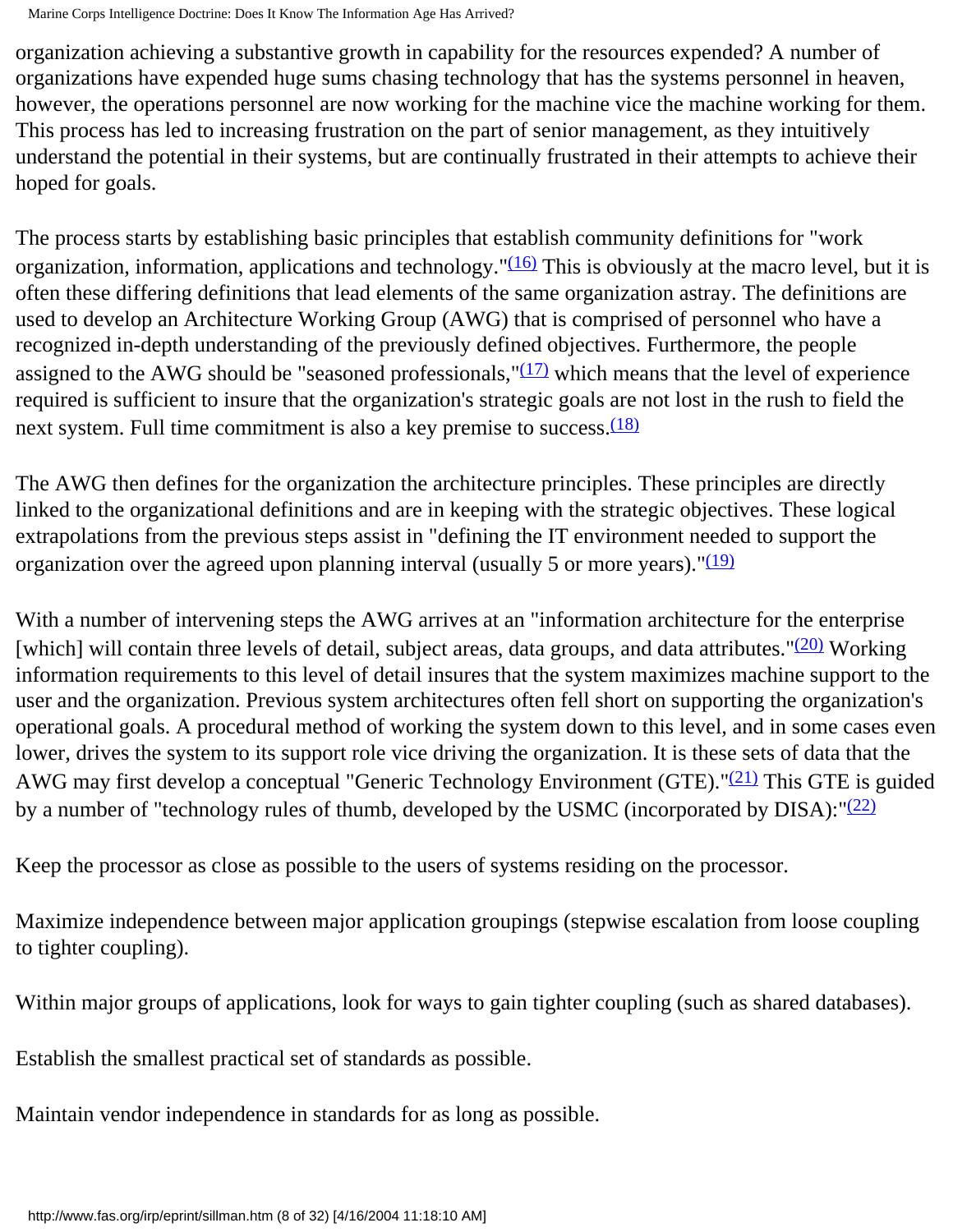Take locations into account but do not "agonize." ( Follow accepted rules of the road and the effect of being "off" on locations will be minimized.)

Be pragmatic-do not wait for the ultimate environment. Build up to it by accepting some short-term compromises while keeping as many options open as possible.

The examination thus far on OASD/DISA has established that there is an analytical process by which an organization may develop a strategic objective architecture that will support its goals. Without this analytical process any organizational success in systems architecture design will be unlikely.

At this point in the design process the element of systems standards are introduced in earnest. As the process has proceeded, the goal was to arrive at this point, however, it must remain an objective that the standards are supportive of the organizational goals. Standards are not an achievement in and of themselves when planning an organizational level architecture. A standard should not be adopted solely to have a standard. It must integrate the entire architecture in a manner that will be traced back to the strategic goals and definitions that were used to begin the process. Standards adoptions similarly begins on the macro level; "what systems should I adopt, where in my architecture should I adopt them, and when should I adopt them?" $(23)$  This becomes the critical application of TAFIM Ver 2.0. It contains many standards, however using the organization's goals one will apply only those elements that support the projected architecture. Using TAFIM Ver 2.0 standards there is an assurance that your system will tie into the national network without resorting to work around procedures and add ons, the only exceptions being the requirement to support legacy or migration systems. The standards contained in TAFIM Ver 2.0 are de jure or de facto. In essence TAFIM Ver 2.0 do not sacrifice good business practice just to have open systems standards.<sup>(24)</sup> As noted in the DISA SBA Planning Guide, this hybrid systems design is a reality to having an effective architecture.

The DISA SBA Planning Guide also provides practical business advice on identifying opportunities in your existing architecture. The drive in this effort is to provide a low capital investment that will realize immediate material benefits for the organization. Many system managers fall victim to trying to engineer a perfect architecture that will only be achieved at the end of a significant installation process. Two immediate factors enter the equation in that scenario, operational shutdown and inability to retrain the work force in sufficient time. Inserting the "opportunity identification" step into the process assists in avoiding that pitfall. Future support is often keyed on the success of initial deliveries. $(25)$ 

Migration is the next step in the architecture process. It explains how the system transitions from its existing state towards the objective architecture. This portion of the plan establishes the long term plan for procurement, training, installation and transition. It must be tied to achievement of specific organizational goals established in the earlier process. The goals are the measure of effectiveness used to describe to upper management, in terms they have participated in developing, the level of accomplishment realized thus far. The task list is developed at this point in the planning process in sufficient detail so as to support sudden influxes of funds or sudden increases in requirements that correspond to an acceleration of the installation program. Since these events are generally unforeseen, it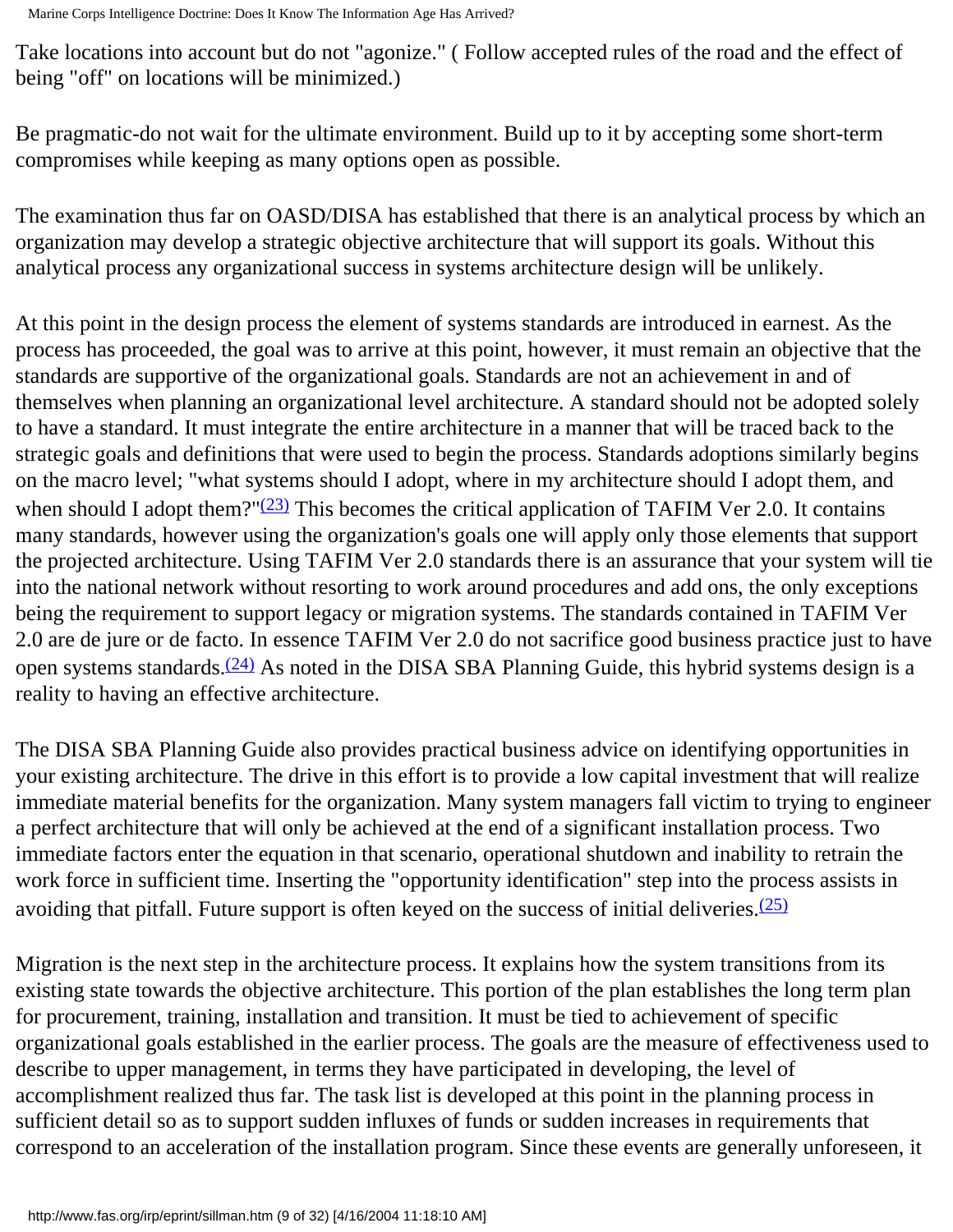is necessary to create a number of flexible modules, within various capability plateaus,  $(26)$  that provide specific increases in organizational effectiveness. These can then be executed as funds are made available. This prevents systems managers from seeking to achieve low risk-high payoff goals while fiscal forces outside his control may force him into high risk-low payoff solutions. $(27)$ 

A number of factors must be incorporated into the task list. For one the AWG must calculate embedded legacy systems that remain in place to support investment amortization and work force requirements. Some open systems requirements do not work or are unavailable, while some de jure solutions are very effective. There are also organizational inertia, lack of cohesion and lack of an organizational strategic vision issues to be considered in the development of this list.<sup>(28)</sup> The lack of organizational vision can be the most perplexing to resolve. Commonly, senior leadership can be swayed by demonstrations of vendor products that are not designed into the architecture, which often results in squandered resources. A specific example of this phenomena, was the arbitrary premature fielding of the USMC Intelligence Analysis System (IAS) (commercial variant) Version 1.3.

The most important element achieved in the migration plan is determining the pace of the change to be implemented and to what degree each change will affect the overall enterprise. $(29)$  This will provide the basis for determining how each phase will support or fail to support the organizational goals. It will also illuminate certain factors, most importantly how much freedom your existing architecture will provide you. A system with a high degree of open architecture in place will naturally lend itself to rapid high payoff-low risk migration. A system with a low degree of freedom will obviously consign you to the inverse situation, low payoff-slow migration. Risk becomes a independent element in this circumstance, more dependent on decisions and bureaucratic willingness to adhere to the plan.<sup>[\(30\)](#page-28-11)</sup>

The next step for the AWG is the development of the specific implementation plan. This plan must be tied to the previous plateaus and flexible modules such that upon execution of any segment of the migration plan the requirements have been sufficiently defined to support the process. This plan has two specific elements, definition of responsibilities for each element of the enterprise involved in the installation and approval by the senior management of each operational element involved.<sup>(31)</sup> This clearly defines the impact each decision to implement a new phase of the migration plan will have on the individual element and if possible the entire enterprise.

Two elements are developed in this phase that do not have parallels present in the previous elements of the plan. The implementation plan illuminates the potential for "quick hits," or fast high payoff projects that can be pursued.<sup>(32)</sup> The other element is the development of a communications plan to inform the entire enterprise of the project, its progress and what benefits they can expect to see, if any. There may be a degradation in service compared to the previous stove pipe system. This experience tends to be very localized and is offset by the benefit experienced by the enterprise as a whole. Nevertheless, service degradation should be recognized and acknowledged. If not offset by a benefit to the organization, the plan requires some revision. Communication of the goals and the expected benefits will invite feedback that may identify shortfalls not previously identified.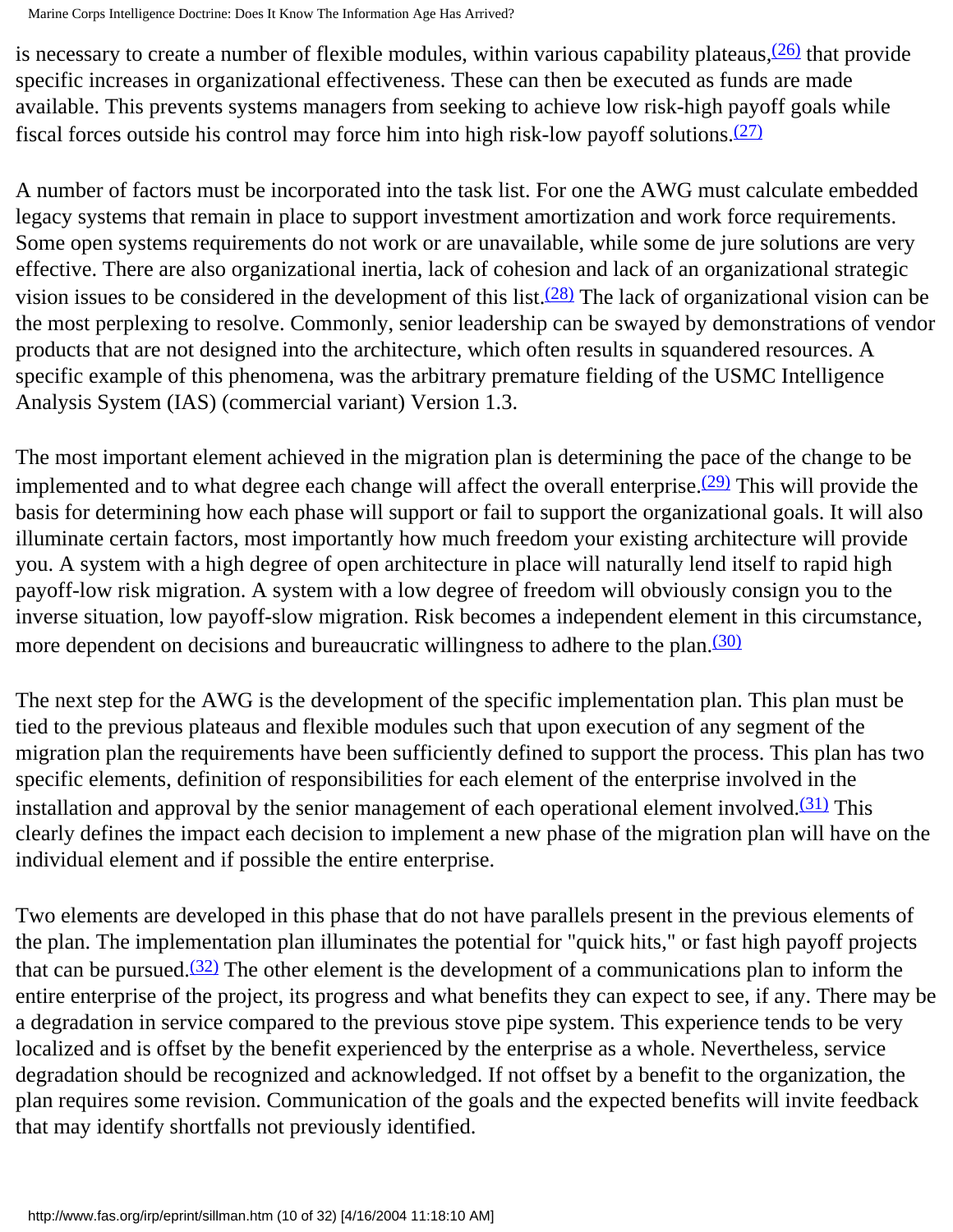This blueprint completes the planning process and begins the implementation process. DISA incorporated, the communication of and identification of, quick hit elements into the planning process to acknowledge a commonly accepted business practice. "In today's typical organizational culture, short term (3 to 6 months) payoffs are required as a condition of employment and advancement.  $\frac{(33)}{2}$  $\frac{(33)}{2}$  $\frac{(33)}{2}$  The previous planning process are designed to create enterprise wide ownership in the plan. Many senior managers intuitively understand the benefit to be realized using computers, however, they do not typically recognize the costs associated with implementing a new process. This corporate ownership also provides the mechanism by which to tie other departments to the success process, i.e., the reward mechanism.<sup>(34)</sup> The ownership process also capitalizes on the human desire to minimize uncertainty, such that individual departments tend to seek greater levels of granularity to support their vision of the goals to be achieved. $(35)$ 

The final process to be identified in the plan is to establish the administrative management process. The most often overlooked element to implementing a new system is the additional administrative burden it will impose. While many departments may expect and eventually will realize savings in manpower costs, the systems section will experience a growth in manpower requirements. There are specific elements of systems administration that must be adhered to in order to maintain some of the success requirements expected of any system, i.e., application utility, system reliability, performance, cost, choice, migration, security, and system confidence. Back ups, system regeneration following crashes, data recovery, are all user defined requirements that increase the demand for systems administration. The most often overlooked element of system administration is that of system documentation. This is inclusive of maintaining licenses for software packages, hardware warranty documentation, system preventative maintenance schedules and system architecture wiring diagrams that detail precisely how the system has been put together. These functions are key to enabling the system to support the user (customer) to the degree of reliability he expects. The user expects to turn his computer on in the morning, have it boot without difficulty, and find the applications he used yesterday are there and that the files he stored yesterday are where he put them in the updated state they were in the day before. $\frac{(36)}{(36)}$  This confidence in system performance comes at a cost and that is encapsulated in the requirement to support system administration. Administration also forms the backbone to be used by the AWG to update the overall system as new requirements are identified. The plan is like any other in that it will only last until the first implementation step is taken. From that point forward it will require changes to address emerging technology and whatever unforeseen elements that may develop.

This completes the examination of the overarching national level program designed to create a system of standards based computer architectures that will support the entire DOD. As a policy program it is complete and supportive of efforts by the individual services to develop architectures that will be truly interoperable, i.e., "the ability to have computers from different vendors work together in a truly cooperative way over a network." $(37)$  Joint Requirements Operational Capability (JROC) review conducted by the Joint Working Interoperability Committee Assessment (JWICA) provides the final oversight of any major program. JWICA reviews each JROC statement and validates the system applicability to joint warfare requirements. The project funding level necessary to subject a system to this review process is quite high and as such many interoperability C4ISR systems reviews are not conducted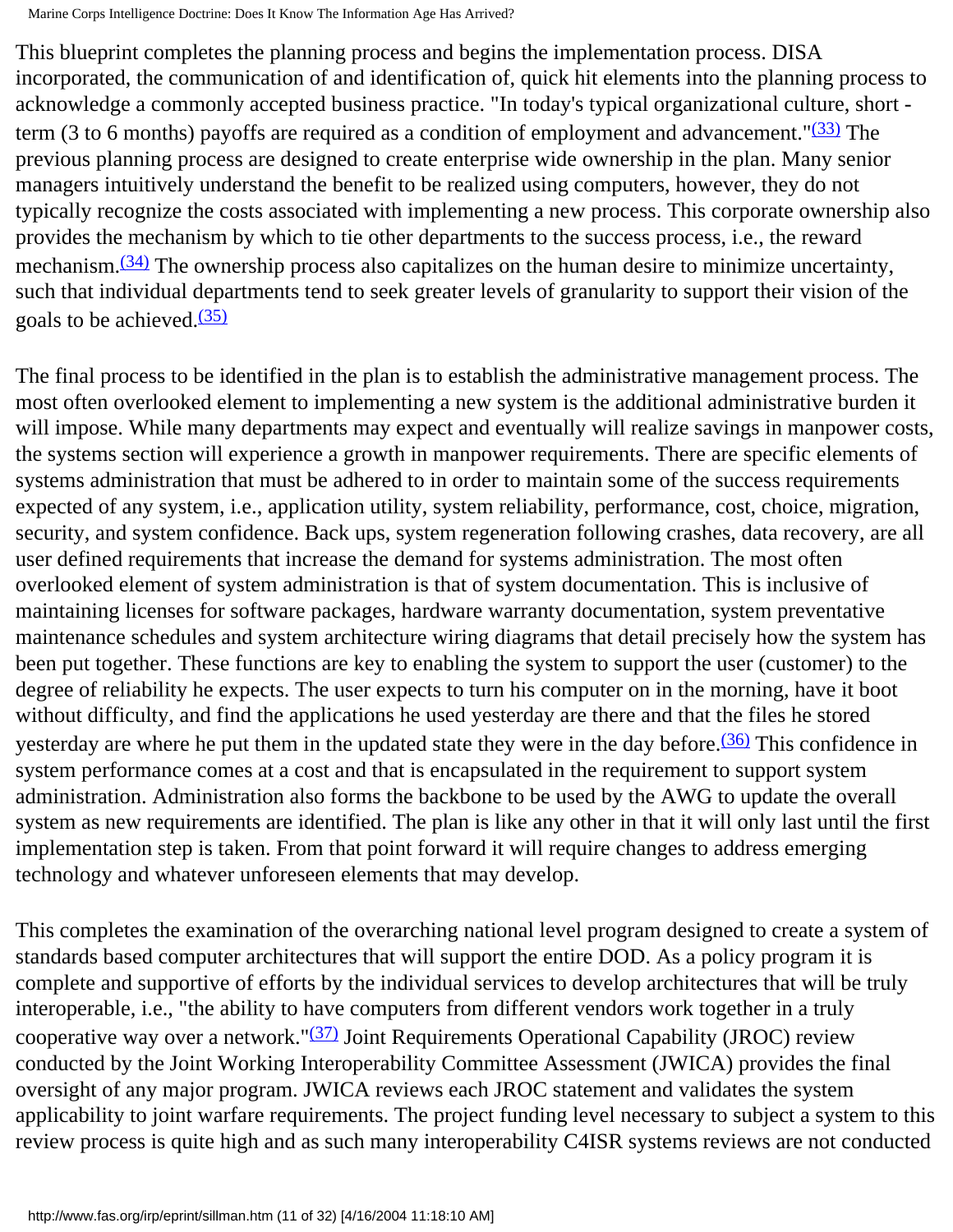at this level. There is however, a standing requirement that each system be tested by the Joint Interoperability Testing Center (JITC).<sup>[\(38\)](#page-28-19)</sup>

The development of an interoperable computer architecture throughout the DOD presents a parallel with that experience that so traumatized business over the last ten years, corporate restructuring, downsizing, rightsizing, business process re-engineering, or whatever term one would apply to the loss of jobs and stability. The military culture has been structured on the lack of information availability and a hierarchical distribution of assets and information. Therefore, our culture reflects our dependency on information as an element of power. An interoperable system invalidates a number of hierarchical structures. The organization flattens out, i.e., the distance between the lowest level of the organization and the upper most echelons is decreased. This means empowerment of the lower echelons, which is not in keeping with our culture.

There is a social impact to be addressed in the introduction of a C4ISR structure that provides for organizational flattening and empowerment of lower echelons with capabilities that have in the past been entrusted to personnel of rank, experience, and time tested judgment. $(39)$  Industry has had to address this issue, as noted by ASD Paige:

"today 82% of what he maintains is computer controlled, he averages 100 hours of training a year, his average age is 36, 27% of his peers attended college, he deciphers 500,000 pages of technical manuals, the best and brightest, skilled in computer diagnostics can command \$75,000 per year. Does this technician maintain the new Comanche helicopter with its 4 onboard super computers? Does this technician maintain the new M1A2 Abrams battle tank? No. The technician which I have described maintains your new automobile. If this is what today's mechanic needs to do their job, think what tomorrow's warfighter will  $need.$ " $(40)$ 

Recognizing that the errors of an automobile mechanic are rarely life and death in consequence, unlike those of military personnel, the mechanic has been empowered. Nevertheless, the reality of today's computer technology is that training and empowerment are fundamentally altering our organizational processes.

Military personnel managers must procure entry level personnel to deal with the complexity of systems we are fielding in today's military. Moreover, they must also compete with industry's appetite for those same skill sets that we seek. For DOD, this is similar to the circumstance we as a nation confronted in the early 1970's when computers began making a significant impact on the business process. The two significant "factors which inhibit the installation of computers and limit the effectiveness of those already installed are, ... hardware costs and ... shortages in trained personnel." $(41)$  Today's declining budgets are impacting DOD inversely, in that computers are much less expensive, however, the funds available to purchase new equipment are greatly reduced. The second issue of trained personnel, places DOD directly in competition with industry. Industry will pay what the market demands, the same budgetary pressures affecting hardware will limit DOD's capability to financially compete with industry. Education and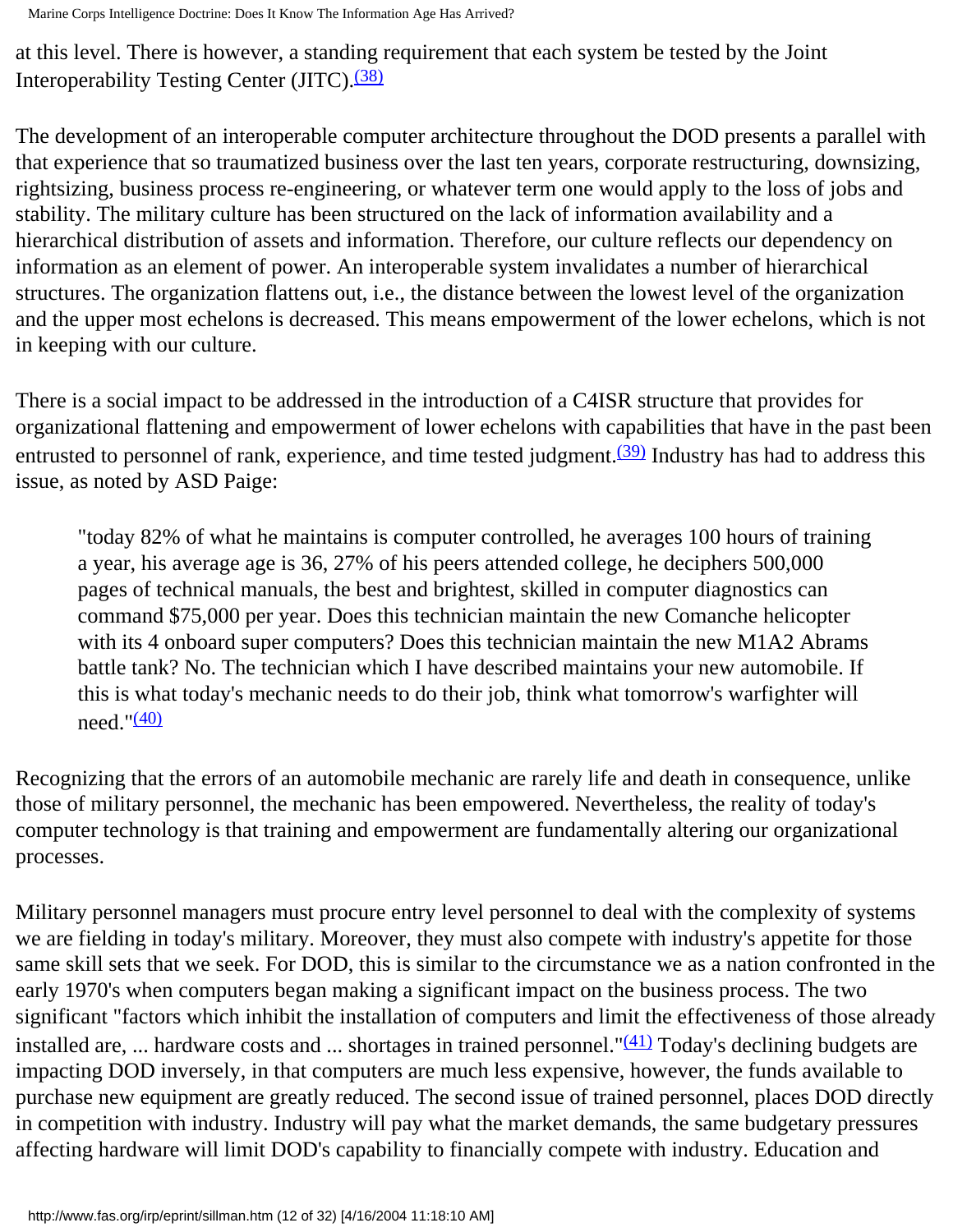training of staff will effect the military's capability to respond to the rapid infusion of information technologies. In the 1970's the issues were related to the change in information technologies that created changes in industrial output and a commensurate increase in white collar, professional and technical workers. As noted in 1973, during the time period 1947-1971, those sectors "increased from 6.6% to 14.6%." $(42)$  There were interrelated factors such as education, social and political attitudes that were changing the social fabric of the work force, some of those changes "were influenced by the introduction of information technologies while others were coincident with technological development." $(43)$ Observing today's phenomena of corporate downsizing to reduce high levels of staff overhead it would seem to be the reverse of industry's experience 25 years ago. It is practical to observe this process as it will provide a useful construct to examine the DOD's experiences to date and potentially a very accurate expectation of what's to come. Corporate expectations were:

"1. There was appreciable resistance to the introduction of the computer from supervisors and middle management as well as from rank and file.

2. Many expressed anxiety about the future of their work, about the possibility of dismissal or transfer, about their difficulties, and about their concern that the work would be less interesting. ......

7. Many disliked how the change was introduced; in retrospect, it appears that little information or training about the new systems was given, even to those in the computerized departments. $\frac{(44)}{4}$  $\frac{(44)}{4}$  $\frac{(44)}{4}$ 

Given their expectations at the time, industry supported by rapid worldwide growth continued to grow ever greater levels of middle management while simultaneously introducing greater automation. The capital expenditures and the lack of a commensurate reduction in production costs was not lost on upper management throughout the later 1970's though the 1980's. Succinctly stated "there are two things that most senior executives know about information technology. The first is that it costs too much. And the second is that it never works." $(45)$  While profits were rising it was not necessary to root out the fundamental flaws that made those statements true. The fears stated earlier by workers in the 1970's surveys were essentially accurate. The business practice of the times was to automate the existing process. Personnel at every level automated many of the processes they had previously accomplished manually. To ensure their continued validity (employment) many demanded ever greater levels of detail from their subordinates without creating an increase in productivity. This was fundamentally at odds with the expectations of automation. The decrease in profitability that occurred in the late 1980's placed pressure on industry to cut overhead costs and improve efficiencies. This phenomena became known as downsizing, i.e., industry examined the process of computer introduction into the work force, the increase in support personnel, the failure to eliminate those positions that had been superseded by automation and corrected that failure by ruthless restructuring.

The DOD is confronting the same issues of downsizing under the same budgetary process that business confronted. As DOD enters into the current Quadrennial Defense Review (QDR), it is notable that force structure has been placed on the table as a negotiating point. Cuts in personnel will be accepted to insure recapitalization of the force. This is the first statement of a corporate style decision to decrease the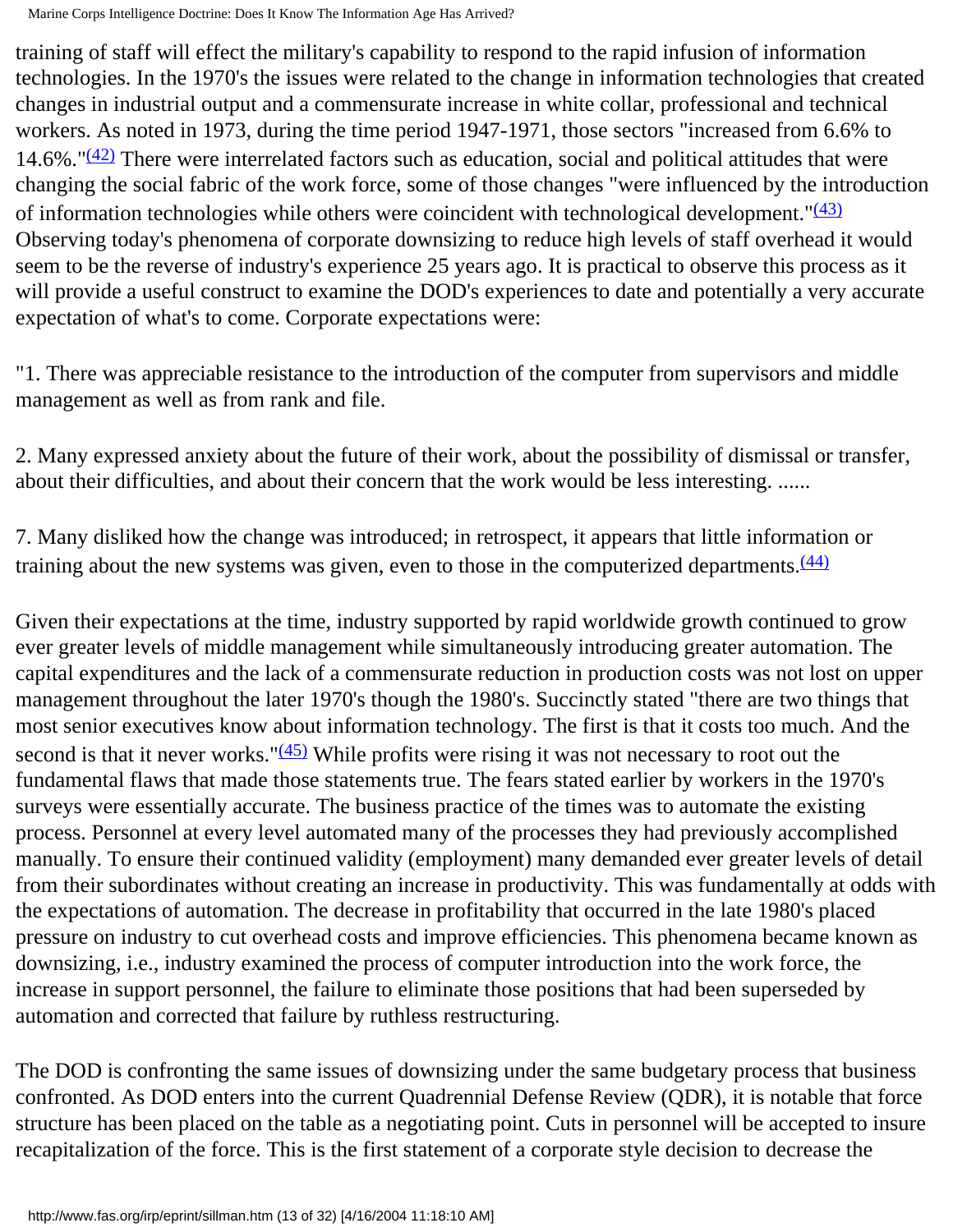personnel structure of DOD to support material procurement. This focus was established in June 1994 and briefed to Congress in February 1995.<sup>[\(46\)](#page-29-7)</sup> Following this briefing DOD has sought greater savings by using Business Process Improvement (BPI). This is the fundamental cultural shift accosting current DOD practices. There is risk in change and that is being challenged as to the requirement to re-engineer our processes.

Military control concepts are also at issue. The military command and Control C2 organization insures positive control over forces afield. How do we let go of the process of controlling subordinate actions? The concepts of C2 on an information rich battlefield, i.e., wealth of data, accuracy, reliability, timeliness, etc., have not been worked out. $(47)$  As envisioned, the seamless battlespace picture will insure that information arrives in different sequence than it occurs. This phenomena alone, but even more so with the previously noted factors, will affect the battlespace perceptions. $(48)$  Furthermore, if information becomes available in greater amounts, with near perfect situational awareness, will there develop a tendency to await more information. $(49)$  The potential is that various commanders may succumb to the silver bullet syndrome. They will await the perfect shot vice taking the good shot they have right now. This information processing capability for senior commanders must be consciously developed. Current military educational processes do not support developing that comfort with uncertainty, when waiting will provide you with near certainty. Developing decision making skills must be a conscious effort to function in an information technology driven world. However, technology driven decision making situational awareness is a double edged sword when it is recognized that computers, "by their very nature as automatons, ... have no inherent ability to recognize their own limitations." $(50)$  The total DOD culture must recognize and function with these concepts in mind, while still making the life and death decisions.

# **III. Department of the Navy (DON) Policies and Concepts.**

DON Policies are considerably developed in function and maturity. As in the previous section there are significant cultural issues related to the employment of computer systems and architectures that must be considered when examining organizational uses. The U.S. Navy has a 15 year history of using computers for three dimensional battlespace awareness and management. This was preceded by a developed LINK architecture for sharing battlespace information for Anti-Air Warfare. This process developed the sharing of information from radar systems between naval platforms in order to have a common view of the battlespace. This capability was translated into a three-dimensional perspective. In the early 1980's a family of systems was developed to provide the common picture to all elements of the battle group. This was the Joint Operations Tactical System (JOTS). More importantly the Navy has raised a generation of officers that have used JOTS to maintain their situational awareness and make tactical decisions.

In a critical decision, the U.S. Marine Corps has made a policy decision to join the Navy program. Therefore, all of the following U.S. Navy policy and management programs that follow, designed to support ships and fixed shore installations, will have, where appropriate, the links to the Marine Corps architecture.

The U.S. Navy began deployment of JOTS II in 1990, and has migrated this system to JMCIS. Moreover,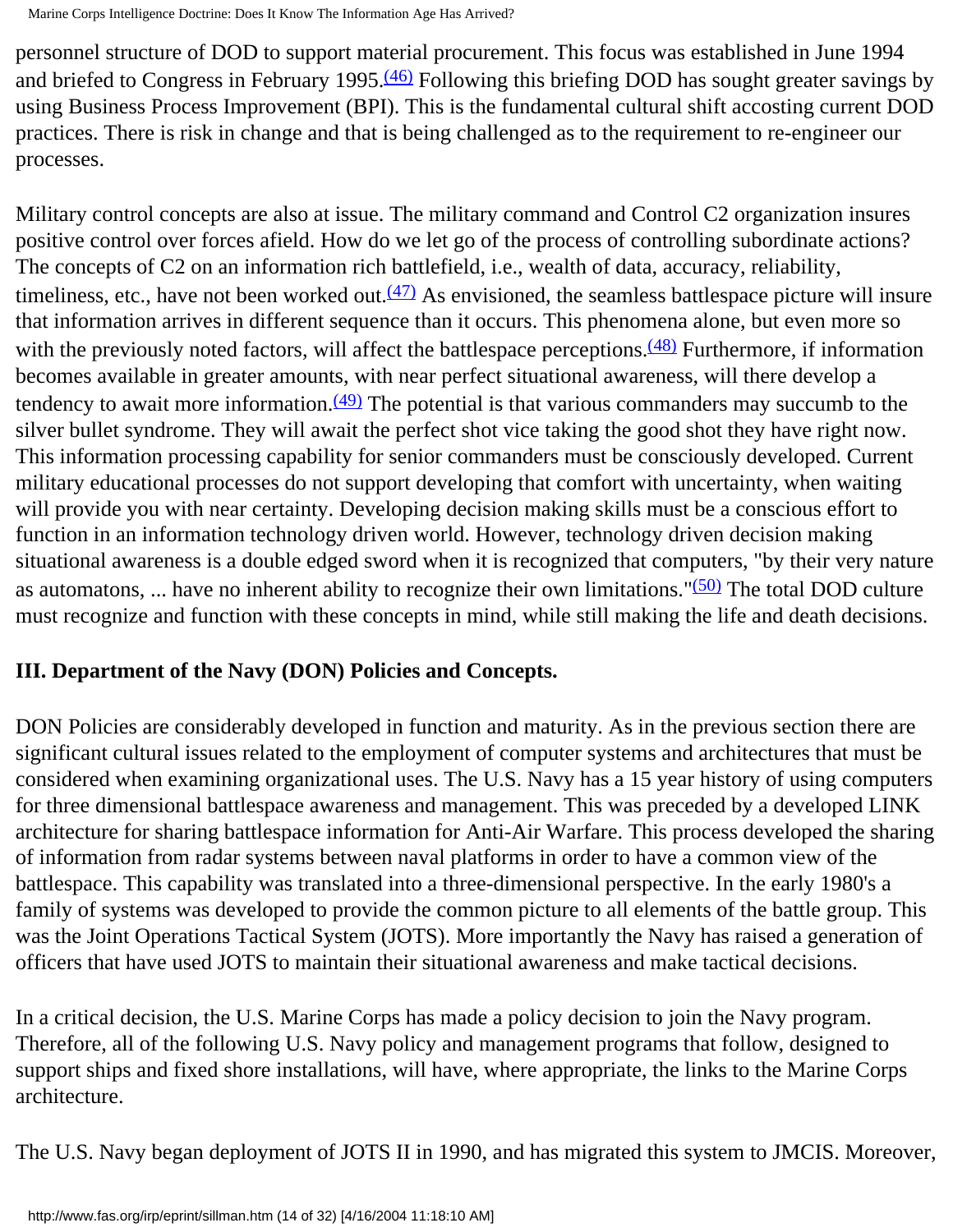JMCIS, as the most mature and fortunately most inherently open system, was used as a model for the development of GCCS. Therefore, the Navy's adoption as a matter of policy of GCCS Common Operating Environment (COE) was a natural outgrowth of their previous policy development.<sup>[\(51\)](#page-29-12)</sup>

The adoption of GCCS COE as a national standard presented the Navy with potential loss of JMCIS' unique identity with its maritime focus. In fact, it has been noted that some capability has been lost by conversion to the GCCS COE.<sup> $(52)$ </sup> While these losses have been restricted to purely Naval applications there has been an even greater gain in joint interoperability. In the concept of the GCCS COE, JMCIS will be the Naval component of GCCS. Furthermore, combining the program to use the GCCS COE will not single up the funding lines, nor will it eliminate the structure. The program adoption will have two significant elements to it, first is the interoperability, second is the centralization of operational levels of code to be written. The Navy will be able to drop the requirement to write code for the lower level functions as they will be completed by DISA. DISA will provide the Defense Information Infrastructure (DII) COE, which is a collection of computer applications which are shared and used by all of the Armed Forces.<sup>[\(53\)](#page-29-14)</sup> The DII COE provides for common elements of computing. This is best illustrated using the Organization of Standards Institute (OSI) Seven Layer Reference Model. The OSI 7 - Layer Reference Model provides a common model into which all computers, interfaces, and software can be categorized using standards based definitions. The reference model is provided below with the elements of the system broken into its constituent parts. $(54)$  The OSI model shows how the underlying system capabilities of the computer, databases (sessions), transport (software-machine interface language),

and network (machine to machine exchange of information and services) is written and maintained by DISA. Therefore all systems in DOD will use those capabilities with a common definition. The bottom levels, Link and Physical, are the physical plant aspects of computer systems that as long as they are built to standards will function on the network. Buying a phone without concern as to whether or not it will plug into your wall socket, regardless of the manufacturer is an illustrative example of physical plant standards. While this is a technical definition, it demonstrates the scope of DISA control over service specific systems architecture. This leaves the Navy responsible for the two upper levels, Presentation and Application. Since these too, must be developed using a common look and feel there will be a great deal of portability with trained personnel. That is, as one knows intuitively with some modicum of training how to operate Windows 3.1X, so will one know how to operate these common systems, as similar functions will be found in similar locations. $(55)$ 

Similar to DISA's structure for planning and administrative requirements for systems architecture planning, the Navy has a system in place. The Navy's system is based on a planning guide, but is reflective of the architecture management structure that is in place at this time. The Navy, as noted, has a deployed functioning architecture. This architecture, though not supported by a doctrine as is commonly understood by the Marine Corps, is designed to support the Navy's concepts of Composite Warfare Commanders (CWC). CWC is as close as a doctrine as the Navy has had for significant period of time. The remainder of the Navy's procedures are contained in Naval Warfare Publications (NWPs), which are more accurately Tactics, Techniques and Procedures manuals.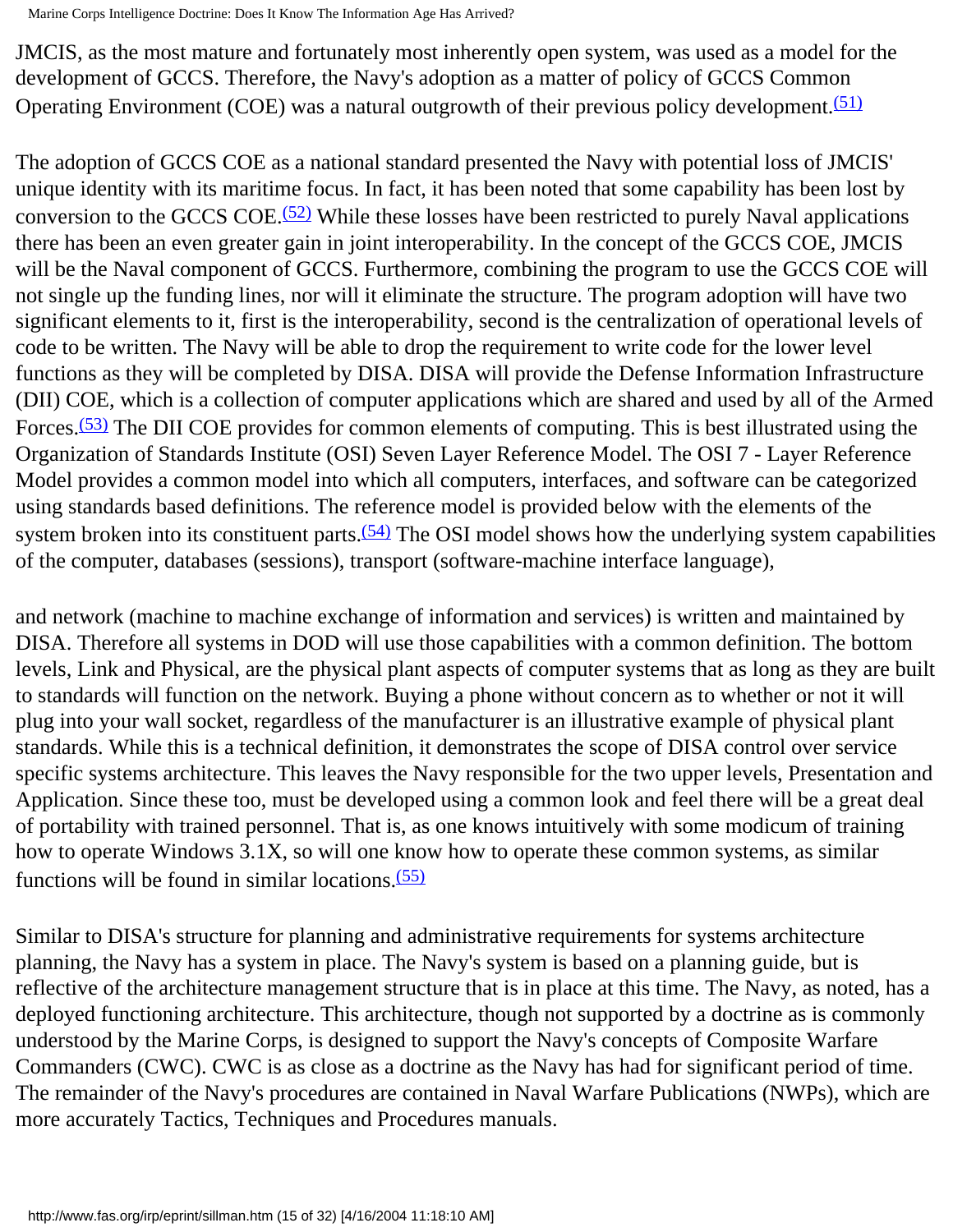The Navy's JMCIS program is controlled by the Space and Naval Warfare Systems Command (PD [Program Directorate] -17). This office is responsible for performing the following purpose statement:

"The JMCIS Configuration Management Plan (CMP) implements the SPAWARSYSCOM policy for the configuration management of the hardware and software components of the JMCIS Afloat, JMCIS Ashore, JMCIS Tactical/Mobile Systems [read USMC systems] and the Naval COE.["\(56\)](#page-30-1)

Taken from the DISA architecture plan it is possible to construct a parallel AWG style of structure laid over the PD-17 structure. To begin with, PD-17 is a formal relationship between the multi-service maritime components that comprise the participants in the JMCIS program.<sup>(57)</sup> The service components are the U.S. Navy, U.S. Marine Corps, and the U.S. Coast Guard. PD-17 has oversight of the AWG and represents Navy C4I requirements in the development of DII.

In the DISA SBA Planning Guide, the concept of an AWG was established as the basic building block to construct an architecture that supports an entire enterprise. In the form of the PD-171 Program Manager(s) the AWG has been established, adhering to those tenants of an effective planning group in, seniority, operational experience, and technical support. The three CO-chairs are SpaWar PMW 171, MARCORSYSCOM C4I, and USCG C4I. Codified in their charter is a requirement that all 3 must be represented at each meeting and that they must have unanimous decisions.<sup>(58)</sup>

Further to the goals of the DISA SBA Planning Guide, the senior representation in this board and unanimous decisions insures group adherence to the program goals and principals laid out to insure an architecture that supports the maritime services across the spectrum of their operational scope. The use of JMCIS with its previous history as JOTS/JOTS II saves some of the elements of developing a Generic Technical Architecture (GTE). Standards identification provided the Navy with one of the key opportunity costs available to any of the services. The standards identified in GCCS/DII were largely drawn from the existing JMCIS program. Therefore the standards issue of what standards, where to apply them, and when to apply them are essentially established in coordination with the GCCS/DII. As the DII changes the JMCIS program will be able to change with it. Use of de jure standards is supported by the OASD C3I policies noted earlier.

Program mangers are supported by the various technical managers, who provide the "configuration management policy and procedures in the development, documentation, integration, testing and certification of their various project segments." $(59)$  This provides the technical backup support the DISA SBA Planning Guide advocated. The second key element to the PD-17/171 AWG structure is the requirement for the major C4I representatives of each of the services to sit on the board or have representatives there. Furthermore, only PD-17 represents the Navy to the DII configuration board. Each of the other two services retain the requirement to attend the DII board in order to represent their service interests in the development of the national system architecture.

In an effort to emulate the DISA DII COE premise of only developing systems and code for those elements that are not common to the remainder of the system architecture, PD-17 has a program manager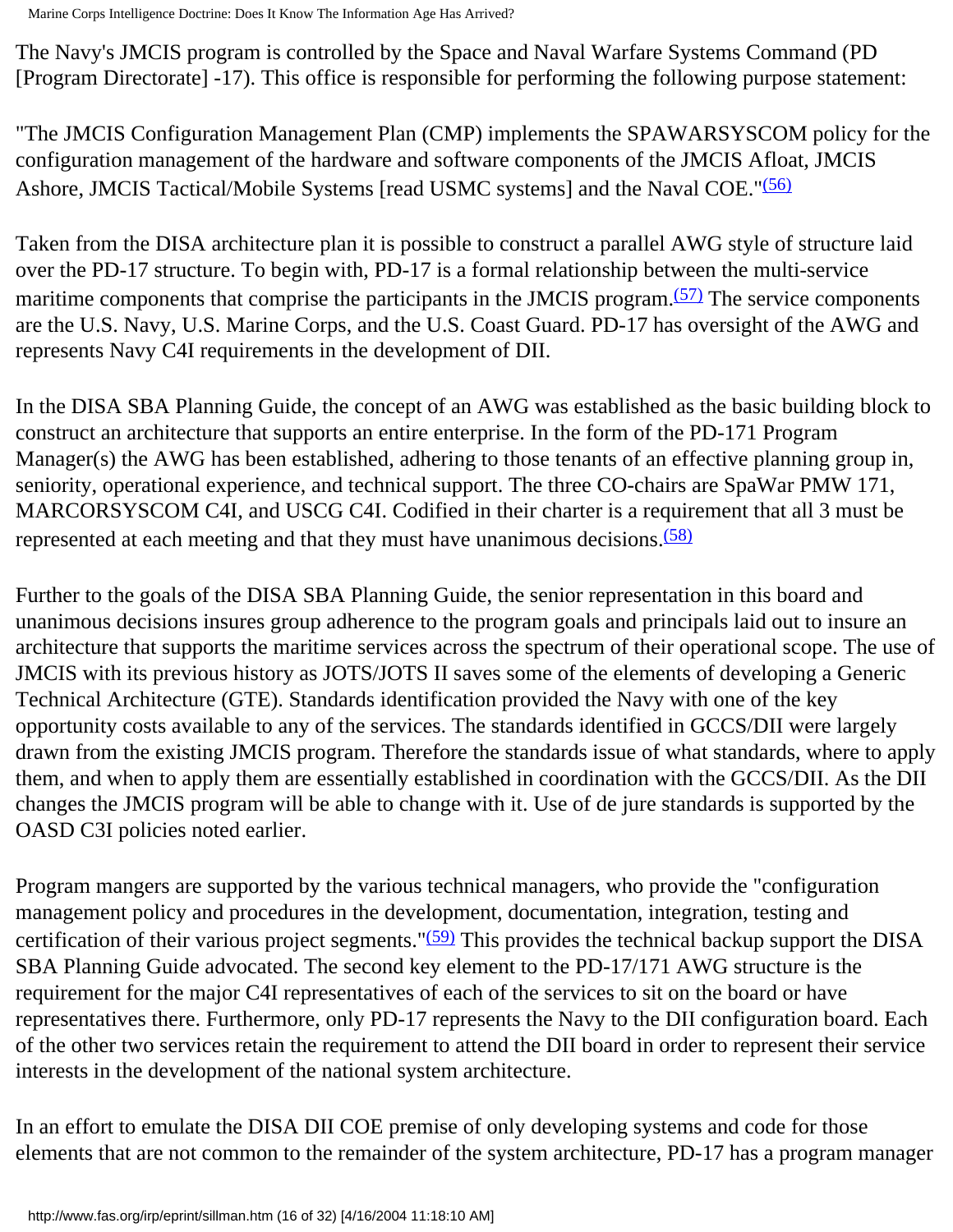(PMW 171-5) for development of those common systems development requirements.<sup>(60)</sup> In all likelihood these are the elements most closely associated to the GCCS/DII COE. Having one common program manager in charge of those elements will retain the greatest level of interoperability.

The Navy, within the PD-17, has a JMCIS Systems Engineer responsible for technical systems design and software support. The Marine Corps uses the Marine Corps Tactical Software Support Activity (MCTSSA), Camp Pendleton, CA.

The Navy has also established a Fleet Installation manager. This parallels the DISA SBA Planning Guide sections on Implementation planning. This section ensures "that configuration status accounting records including software versions installed, hardware configuration identification and serial numbers for each site/platform are maintained." $(61)$  Within the Implementation plan this office has oversight on the DISA version of the plateaus and projects within those plateaus. This provides the means by which to identify those quick hits that are available.

Supporting the implementation planning for the Navy is NRaD San Diego, which provides "Systems Engineering, Integration and Test (SEIT) facility and life-cycle software support activity (SSA)." An important function performed by NRaD will be evaluation of JMCIS Variant hardware recommendations for JMCIS hardware products[.\(62\)](#page-30-7) This "Navy" engineering field activity encompasses a one stop shop for SEIT support. The Marine Corps uses NISE East for the same purposes. This creates a critical separation in the configuration management and reconciliation of the various local system subarchitectures. This has already been evident in the difficulty of getting software version compatibility when mobile or tactical systems are connected to fixed plant architectures, i.e., ships and shore facilities. Furthermore, PD-17 is in Washington, DC and their only off site support is provided by NRaD San Diego, while the Marine Corps uses HQMC C4I, MARCORSYSCOM, Quantico, VA; NISE EAST, Norfolk, VA; and MCTSSA, CA. The distance used between support activities is a significant impediment to the Marine Corps effective system integration. This is a self-imposed constraint.

Throughout the Navy's plan is extensive documentation to insure "formal configuration departure points are established to insure orderly transition from one major functionality increment to the next in the system engineering, design, and development process." The evolutionary OASD C3I process involves an "iterative system of defining requirements, developing software, hardware acquisition, and delivering integrated, tested and certified functional increments." $(63)$  In a key cost saving endeavor, the JMCIS program office has adopted a form, fit function validation process of incorporating COTS/NDI software vice using MILSPEC requirements. Vendor documentation is used to support the configuration management process, thus simplifying the administrative oversight requirements.<sup>(64)</sup>

Oversight of the entire JMCIS program is achieved by the JMCIS Configuration Control Board. The board's primary mission is to oversee the migration of JMCIS Naval COE and the maritime mission segments to DII. As noted, MARCORSYSCOM has a Co-Chair position on the executive board, however, in the membership of the committee the Marine Corps is only represented by MCTSSA as the MARCORSYSCOM Chief System Engineer.<sup>(65)</sup> JMCIS represents the entire Command, Control and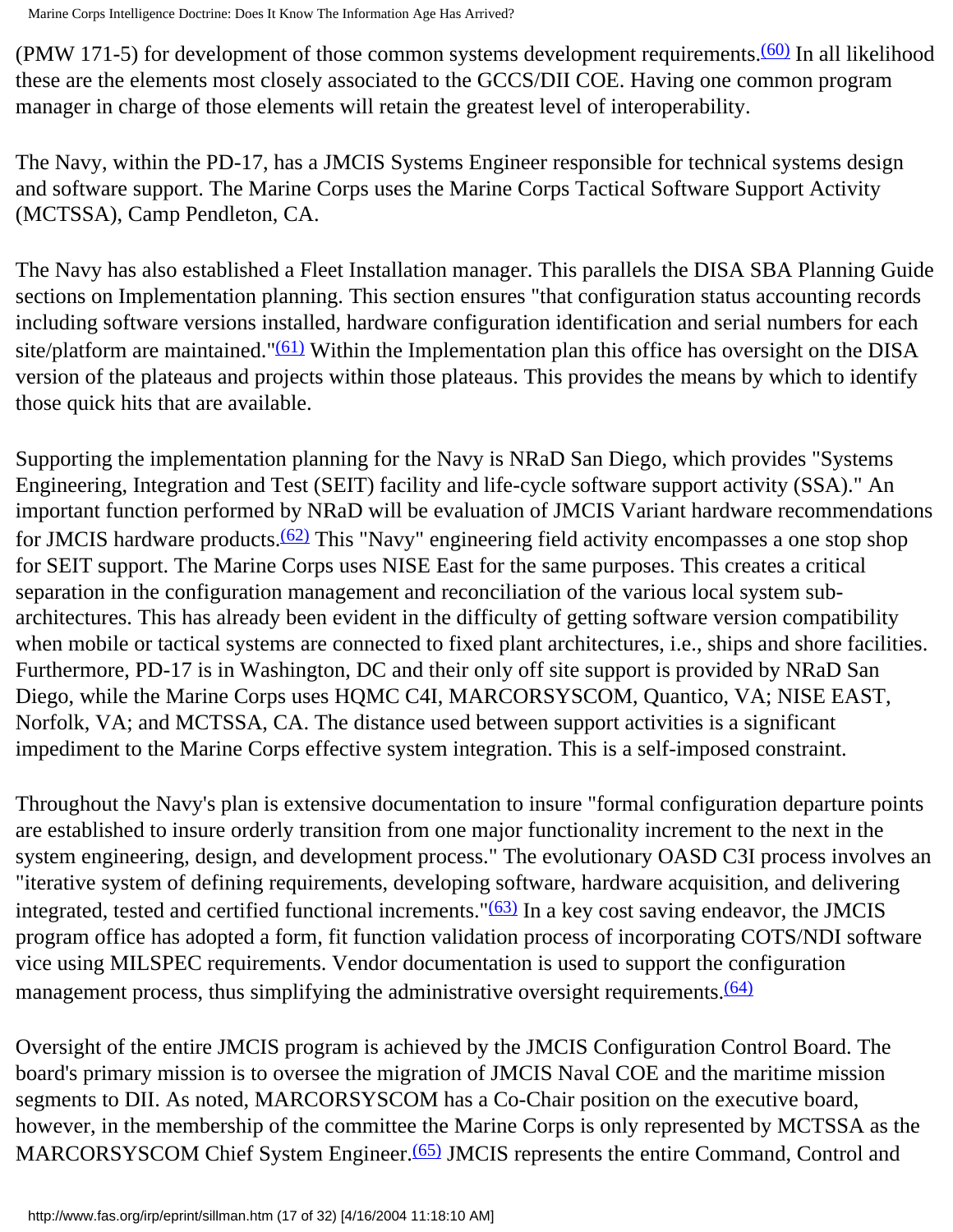Intelligence computer network system for the Marine Corps. Organizational oversight from HQMC C4I and MARCORSYSCOM does not seem to reflect an equivalent level of focus.

The U.S. Navy has a highly developed Command and Control structure that has 20 years of heritage in organization and cultural development. Their system was designed to support the CWC concept noted earlier. The CWC concept was essentially a doctrinal approach to defense of the Carrier Battle Group (CVBG) in order to insure it would be in the position to launch strikes with the embarked Carrier Air Wing. Strike Warfare has now been incorporated into the CWC doctrine. The Marine Corps is essentially an offensively oriented organization. Forward From The Sea, Operational Maneuver From The Sea (OMFTS) and Ship To Objective Maneuver (STOM) are futuristic offensively oriented doctrinal visions developed to provide the Marine Corps the capability to project American power over the beach. JMCIS is the cornerstone to press forward our command and control capabilities to the conduct of those operations. From the "structure" that has been imposed by National and Departmental policies in C4I how has our operational doctrine in C4I come to reconcile these competing issues of National Policy, CVBG CWC doctrine and OMFTS/STOM offensive doctrines? Additionally, the CWC doctrine is based around centralized planning and decentralized control and execution. The maneuver warfare concepts of OMFTS/STOM call for commander's intent, and highly decentralized control and execution. This system counts on subordinate commanders making decisions and taking action in consonance with their superiors intent.

It is to this commander's intent that the Marine Corps concepts of Command and Control are put forth in Command and Control, Marine Corps Doctrinal Publication 6. The publication, using the venue of a fictitious future battle, illustrates each of the down falls that could occur using a JMCIS style architecture, while simultaneously demonstrating the powerful combat multiplier that a system architecture can bring to the battlefield.[\(66\)](#page-30-11)

The primary strength of MCDP 6 is the doctrinal principles that are established as the vision the Marine Corps will use to Command and Control combat forces. In the DISA SBA Planning Guide the earliest premise, following the formation of the AWG, is to establish concepts and principals to guide the architecture development process. MCDP 6 provides the fundamental underpinnings for the Marine Corps incorporation of JMCIS as a principal command and control device.

Command and Control is a fundamental requirement for the life, growth, survival, and success of any system. $(67)$  A primary tenant of the JMCIS portion of the C2 structure is the feedback mechanism that it facilitates. JMCIS will provide a wealth of information on friendly forces and enemy activity through an automated process, largely negating much of the routine, mechanistic reporting that is required today. It will, however, also provide the mechanism for commanders to become lost in the data overload and empower those with the tendency to micromanage, because they can. As noted in MCDP 6, C2 (JMCIS) will not eliminate uncertainty.<sup>[\(68\)](#page-30-13)</sup> The greater danger is that commanders will come to believe the dynamic, professionally displayed information in such a fashion as to fall for the "illusion that certainty and precision in war are not only desirable, but attainable."<sup>(69)</sup> Furthermore, as noted earlier in the neural net concepts, "information is transformed as it moves up the hierarchy and to understand the forces that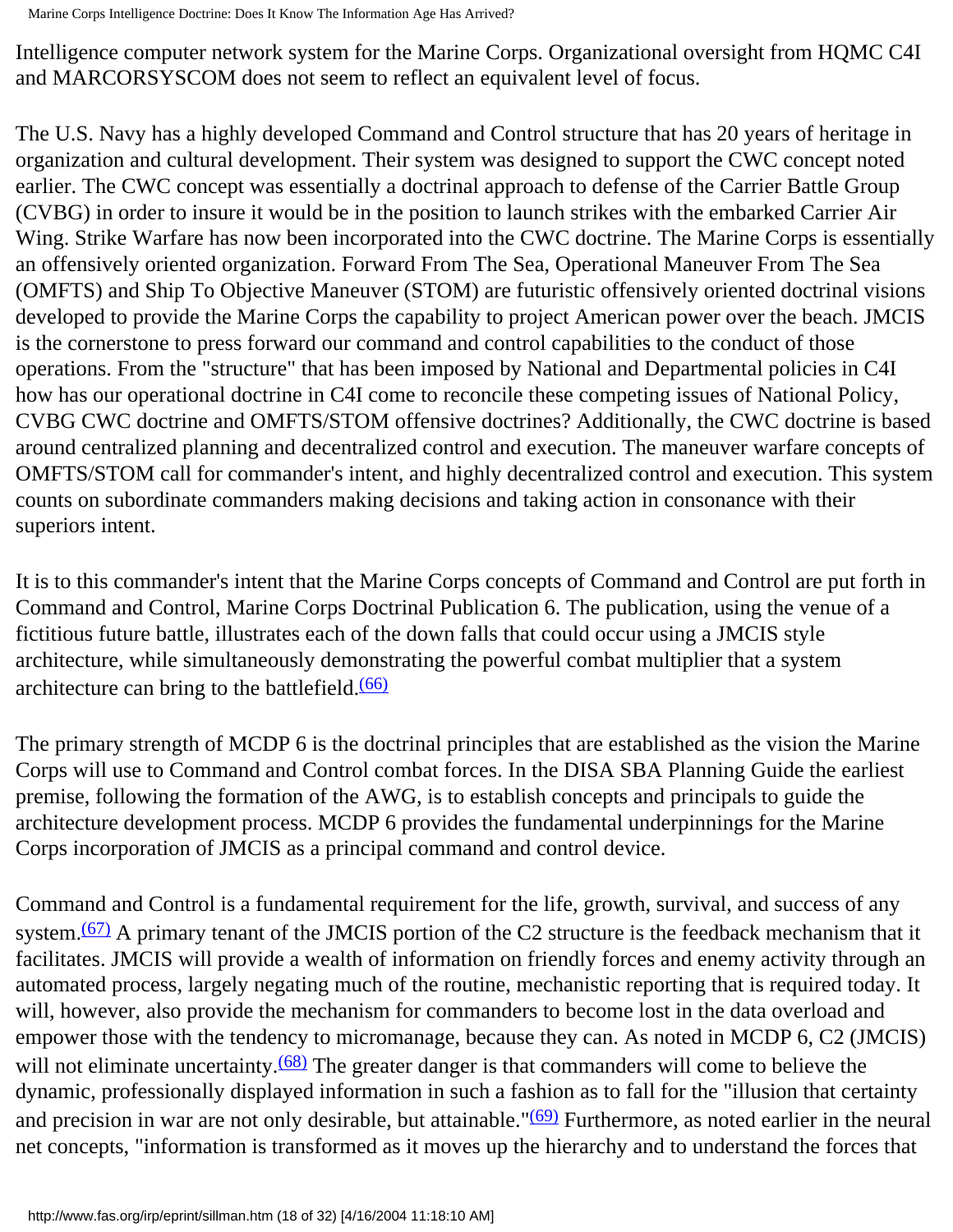cause that transformation" $(70)$  is necessary to prevent being deceived by correct data, in an incorrectly analyzed setting. "Israeli General Yshayahor Gavish, said about his experience in the 1967 Arab-Israeli war: 'There is no alternative to looking into a subordinate's eyes, listening to his tone of voice.'" $(71)$  This serves as a critical premise of MCDP 6, that as we develop our C2 structure around JMCIS we must not loose touch with the human elements of our profession. The OASD C3I fervor to adopt systems and the DISA SBA Planning Guide provide the mechanism for establishing a standards based architecture, but neither address the critical concept of communications as a socializing function.<sup>(72)</sup> The ability to email, or pass impersonal messages denies the ability of communications to help build the "bonds within an organization, develop trust, cooperation, cohesion and mutual understanding."<sup>[\(73\)](#page-30-18)</sup> The imagery of a common picture of the battlespace does not substitute for that common element of trust.

Additional parallels between DISA's SBA planning Guide and MCDP 6 are the notion of involving senior management levels in validating and supporting the organization's goals and principles. MCDP 6, as a doctrinal publication has been signed by the Commandant and is one of the first MCDP publications promulgated by the Marine Corps. JMCIS will be judged by how well it fulfills the tenants of MCDP 6.

Planning theory, as put forth in MCDP 6, "represents an effort to project our thoughts and designs forward in time and space." $(74)$  Furthermore, "planning should generally not seek to specify future actions with precision.["\(75\)](#page-31-0) JMCIS and the OASD C3I vision of a seamless information architecture will challenge our ability to provide plans and "allow" their execution by subordinates on the scene as they see events unfold. MCDP 6 proposes a cultural development concept in which Marine leaders are raised to use the information the system will provide while not becoming the 21st century versions of the Chateau Generals of WW I.

One of the key concepts put forward by OASD C3I is business process re-engineering. The Marine Corps is widely recognized for concept based requirements.<sup>(76)</sup> Organizational reengineering is a necessary function to making a systems architecture a force multiplier. MCDP 6, however, does not address the concept of flattening the organization. It does address the concept that a C2 system has the tendency to flatten an organization,  $(77)$  but only so much as a commander must recognize the limits of any individual to deal with a limited number of subordinates. The element of organizational structure that can limit information movement is the depth of an organization, i.e., the more layers the slower the information will move. MCDP 6 falls into the all or nothing trap that advocates subliminally that it is the three tiered structure we currently know or a unacceptably flat organization. This subliminal message is that we will develop a systems architecture, but not address the greater concepts or reengineering the organizational structure.

MCDP 6 notes that it is not the goal to "increase our capacity to perform command and control,  $\frac{(78)}{1}$  i.e., more is not necessarily better. It is through the concepts of maneuver warfare, and availability of information that "we decrease the amount of command and control that we need." $(79)$  The culture issues of the past will take some time to change. As argued earlier, people had concerns with the introduction of computers and how to deal with the concepts of new information availability. The initial tendency is to create more requirements because the system can provide the answers. The problem resides in the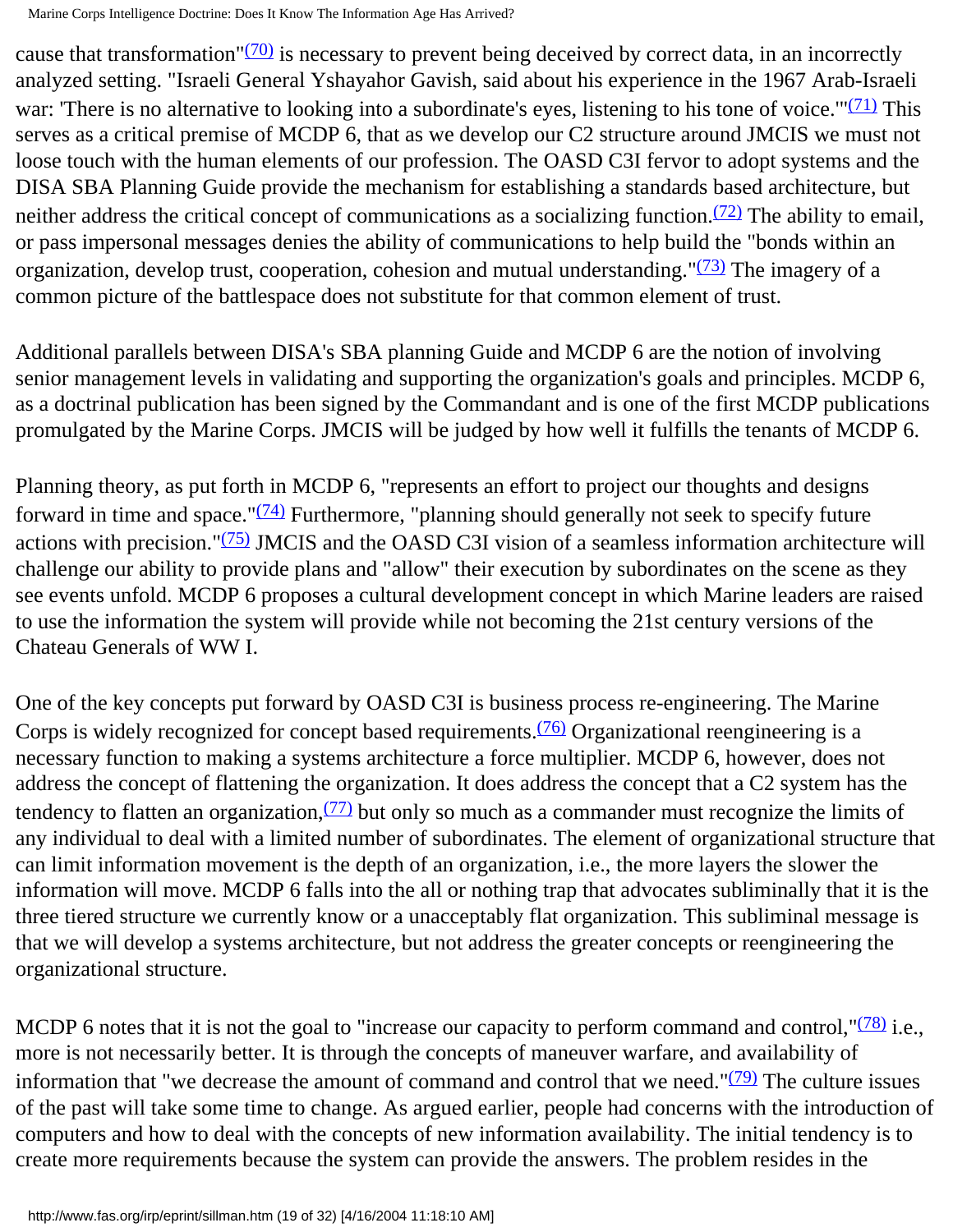unnecessary nature of the additional requirements. The Marine Corps will have to accept the costs of shifting our culture. As the 1970's studies indicated, the business processes would change. The changes they saw forthcoming took approximately 15 years to begin realization. Industry's experience prior to that was 23 years (1947- 1970). $(80)$  We are now 10 years past that initial realization and industry has largely embraced the significant elements of that change. The military can expect a similar adjustment process, however, as has been the experience in the IT systems industry, the time between phases ramps down exponentially. Therefore, it is likely that our shift will occur in a more condensed fashion, possibly spurred on by the QDR process.

Information Management (IM) has developed as a discipline unto its own within industry. MCDP 6 also advocates IM as a process for using information to support Command and Control. Intelligence is an integral element of C2, and as such must adopt the MCDP 6 concepts of visual image communication vice masses of data. $\frac{(81)}{811}$  Furthermore, IM and support of C2 dictate that information must reach the right destination.<sup>(82)</sup> The concepts of information following a structured path will erode as the JMCIS, essentially a tactical Internet, will take the path of least resistance in order to deliver the information. This too will drive a flattening of the organization as subordinates increasingly develop situational awareness at the same time as their higher headquarters. The tactical Internet concept implies that all net participants will become aware of the information simultaneously, i.e., skip echelon does not mean intermediate levels of command will be uniformed. $(83)$ 

The Marine Corps culture associated with the adoption of JMCIS and the development of the DOD concept of an open systems architecture must be fundamentally altered from what it is today. Maneuver warfare C2 concepts require a common ethos, culture and an implicit communication that capitalizes on the trust we empower our subordinate commanders with. Manpower management processes must identify the unique capabilities that become associated with C2 based on a technologically supported situational awareness structure. These are people that will capitalize on the strengths offered by JMCIS and recognize its weakness, while not succumbing to the insidious potential to micromanage. In keeping with the flattening of the organization, it must also be recognized in our eventual reorganization that large, compartmentalized staffs require more information to operate.<sup>[\(84\)](#page-31-9)</sup> People trained and indoctrinated in this C2 culture should inherently come to understand and avoid becoming overly reliant on technology, while simultaneously taking advantage of the capabilities technology offers. As this transition occurs, technology should allow us to decrease personnel, however, the remaining personnel must acknowledge that merely increasing the volume of information is not synonymous with an improvement in  $C2.65$ 

Intelligence doctrine is obviously directly affected by the precepts of MCDP 6, JMCIS Naval COE, DII GCCS COE, DISA SBA Guidance and the OASD C3I policies. That stated, nowhere does MCDP 2 address the nature of these changes, though with the advent of IAS based on the JMCIS model, with its links to the national open standards based architecture, it has clearly dominated by these events. Technology is driving doctrine within the Marine Corps intelligence community.

The advent of an architecture that provides information in a timely manner is identified in MCDP 2.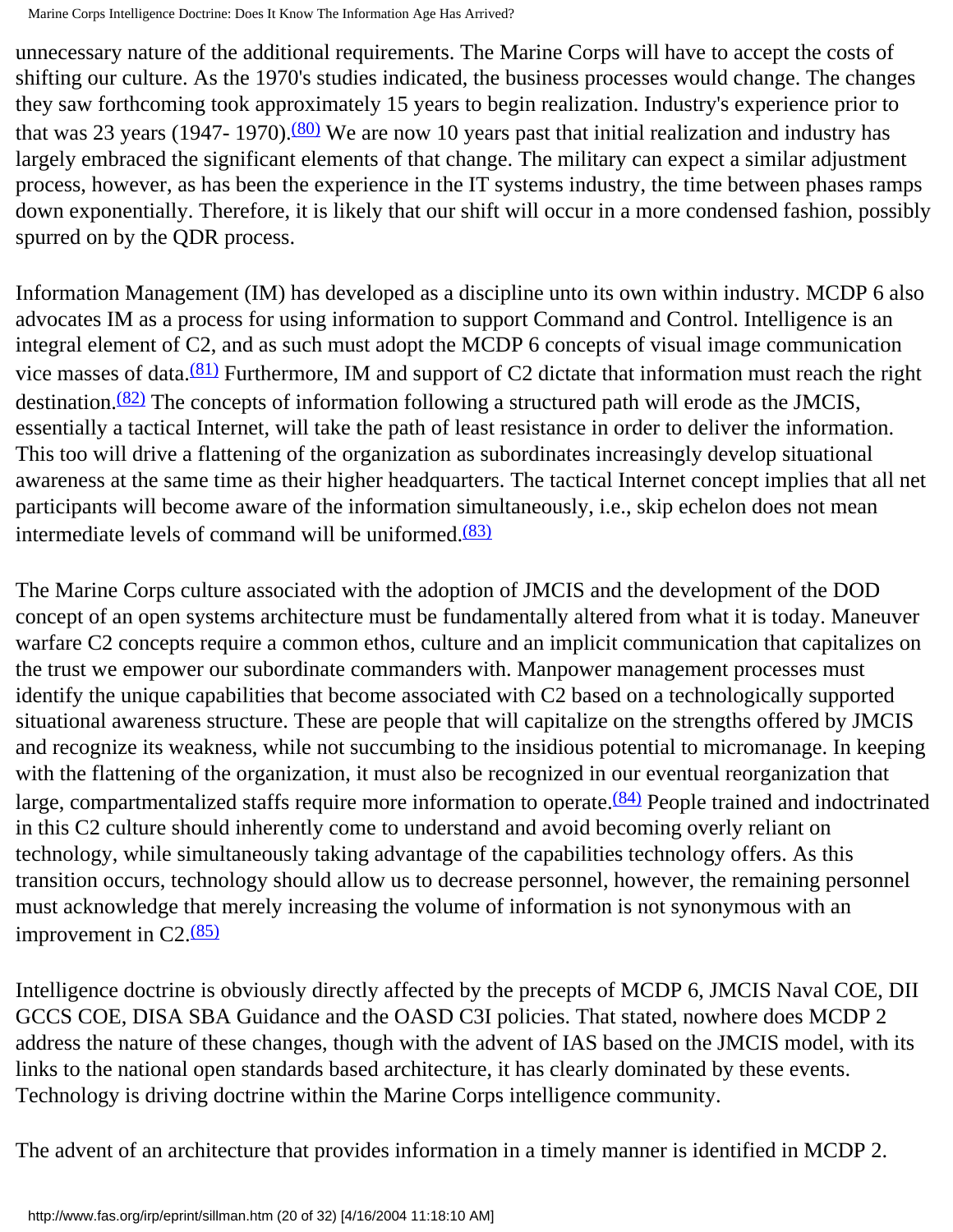"Availability is a function of both timeliness and usefulness, but it is also an attribute of an information management system which allows commanders at various levels to readily access the information they need." $(86)$  This is a broad statement that entails many far reaching concepts for adoption by Marine forces. In the OASD C3I vision there will be a seamless national level system that allows us the ability to access information at the national data base level. Given the permissions in the computer system, a LCpl at the Regimental/Group level has the potential in this system to have information before the MEF Commander. Is this an acceptable C4I2 concept. The intelligence community is currently using a system called Intel Link. This is the Internet of the intelligence community. It permits authorized users to move throughout the system accessing information.

The MCDP 2 Doctrine proposed in the quote, implies an open access policy which has been reflected in Intel-Link. The limiting factor to date has been access to systems, i.e., Joint Deployable Intelligence Support Systems (JDISS). To date JDISS has been a national or theater asset that was not supported below the Component level. With the advent of the JMCIS based IAS the Marine Corps will possess an open systems based architecture component of the national architecture. The insidious element of network access is that while we may build firewalls to prevent the LCpl from roaming through DIA's databases, will we establish firewalls to prevent JCS from roaming around in our computer networks.

The supporting concepts for intelligence use of the available communications systems is also not addressed. Intelligence products must be provided in a timely fashion. Therefore, time must be calculated into the production cycle to allow for transmission of the product to the user. "Basing our actions on the timely availability of such information is dangerous." $(87)$  The issue has not been addressed to take note of communications loading. Almost everyone has experienced slow responses from the Internet, often as a result of overly burdened communications paths or servers that manage information flows on those paths.

The intelligence cycle is comprised of planning & direction, collection, processing, production, dissemination, and utilization. In the planning cycle, requirements are established for collections, productions, and dissemination. All of these functions are Automated Data Processing (ADP) supported in the IAS systems architecture. Furthermore, they are inter-related to the various levels of command, i.e., the data bases reconcile automatically against each other. This provides automatic visibility of each collection plan. Production is similarly scheduled, assigned, archived or pushed as required. Products are also posted to electronic bulletin boards in order to insure their availability to other interested intelligence net users. Dissemination management also becomes a network issue.

These management functions are particularly well supported by use of the IAS/JMCIS architecture and its national level open architecture structure. Similar to the concerns expressed in MCDP 6, information display presents a dilemma. The display will be professional and comprehensive in appearance, but the information it represents may not in fact be reliable. MCDP 2 does not reflect this concept.

Time display of different events that may or may not be relevant is something that MCDP 2 does not address. It is a tenant of intelligence analysis to use time-distance relationships to develop a picture of enemy. As discussed earlier, the computer architecture is developing a national level open system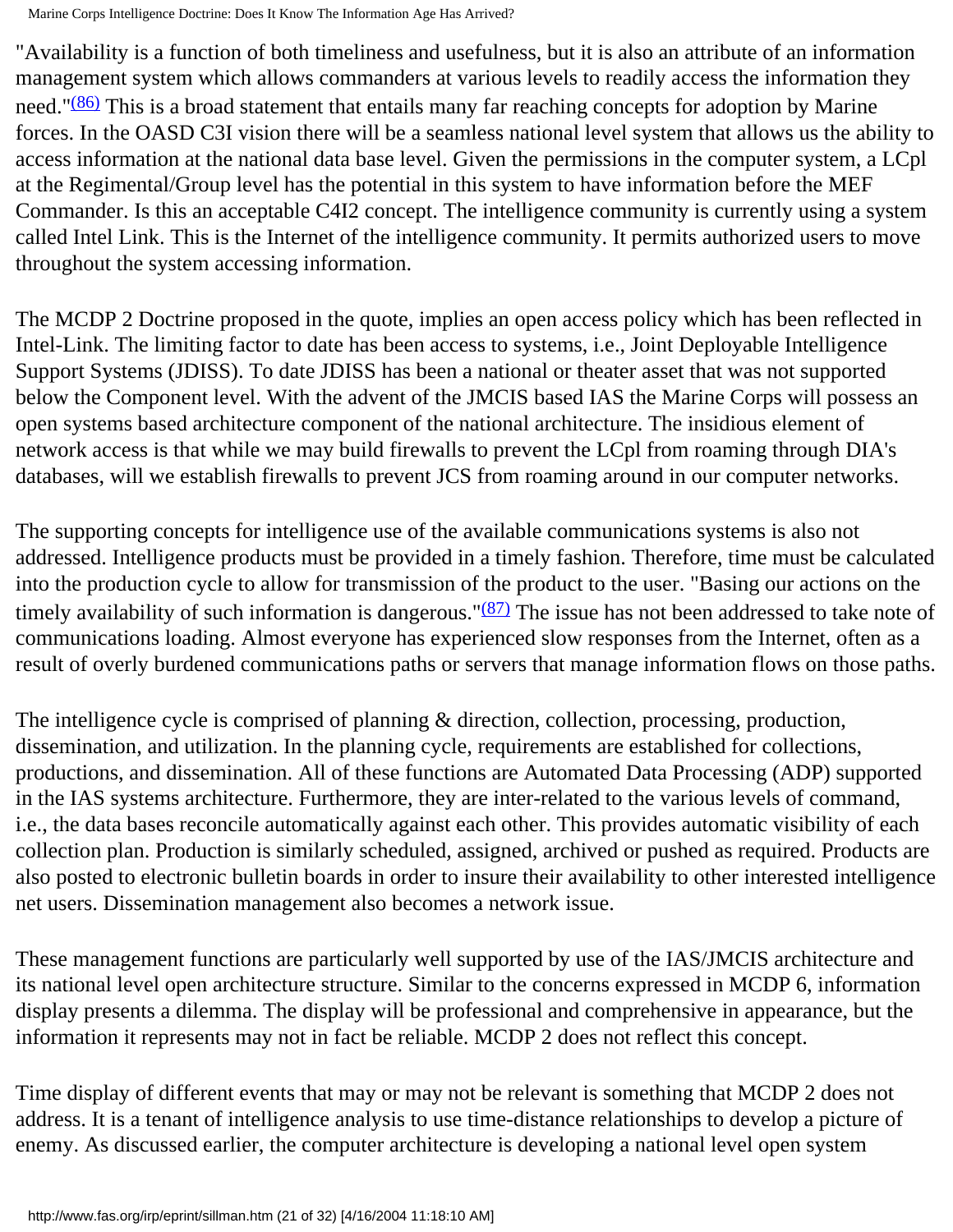architecture. The standards will implement data fields that allow an imagery interpreter at the theater intelligence center to automatically update data fields throughout the joint force. The time-distance relationships must be developed to recognize that the current tactical picture is more valid than the theater picture. Previously, a message from the theater carried weight simply because of its origin. In a distributive system, one unit may receive an update relative to an enemy position in an adjacent unit's AO. That information must be reconciled with the theater input. Its accuracy is dependent on the situational awareness of the adjacent intelligence section, however, it must be remembered that the enemy does not use the same boundaries as we do. Therefore, the unit in another sector may soon be your responsibility. This situational awareness is the advantage in the open systems architecture, however, the same advantages may create a vulnerability. MCDP 2 does not address this troublesome concept.

In examining intelligence doctrine further the concept of inter-relationship with the operations section of a staff becomes more apparent. The MCWP 2-1 notes that "to be effective, intelligence operations must be linked to the commander's decision making process and the resulting operational activity."<sup>(88)</sup> The TCO/IAS linkage created using the JMCIS/GCCS architecture will provide the capability to share information directly. This will obviate the requirement to manually manipulate information. There will however, be a training issue to resolve when heretofore, operations section personnel have somewhat direct access to intelligence data that may or may not be understood. An open architecture, as envisioned by OASD C3I, will not by design protect us from that event as does current manual procedures.

The access to the systems architecture also raises the specter of national Requirements Management Systems (RMS). There exists two main RMS systems, one is RMS and the other is Collection Management System (CMS). CMS is under consideration for use as the IAS/JMCIS collections program. This system operates and updates from DIA to all associated systems. Therefore, the tactical level in the Marine Corps would have access to all collection management activities and tasks. This would dramatically increase the effectiveness of the tactical collections manager as he reconciles use of the various capabilities available for his tasking. It similarly provides the insight at the national level. This is subject to the same insidious invasive intrusion from the national level that could occur in other sections of the architecture. MCWP 2-1 only addresses the concept of establishing the requirement to develop a process to manage requirements. $(89)$  No recognition of the policy or doctrinal architecture issues as established at the national level has been addressed in the MCWP 2-1.

Concepts of dissemination management, concurrent with MCDP 6 doctrine on availability of information, addresses the issue of loading information to any level. What is not recognized is the nature of the IAS/JMCIS/GCCS system which relies on continuous feeds of data fields that are filtered out using user defined parameters. Filters do not alleviate the previous issue of an enemy unit in an adjacent AO, but do address the concept of using systems capabilities to prevent systems overload. MCWP 2-1 counts on dissemination managers to filter that which is pushed to a unit.<sup>[\(90\)](#page-31-15)</sup> This concept remains valid for certain products but fails to take advantage of the systems concept support designed into the architecture.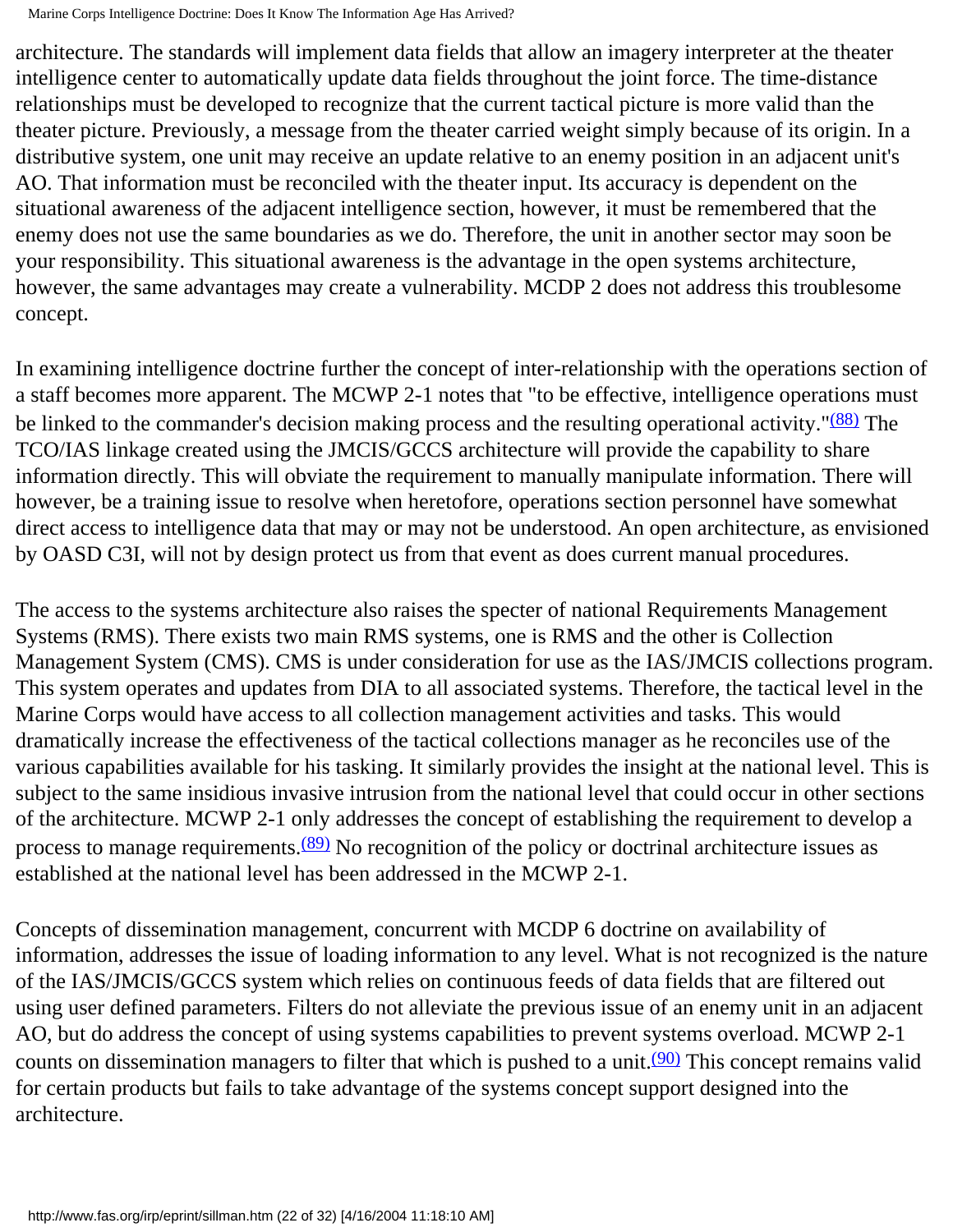The point of greatest weakness in Marine Corps intelligence doctrine occurs in MCWP 2-1 (Draft), page 3-27, which addresses MEF intelligence architectures in one ten line paragraph. $(91)$  The paragraph is weak and only addresses the concept of using an intelligence architecture for dissemination purposes and then fails to capitalize on the service doctrine established in MCDP 6. The concept of graphic information portrayal, i.e., visualization, is only highlighted and not expounded upon. Visualization is an art form unto itself and requires careful thought and training. Using computer systems to portray information will entail new paradigms in information dissemination. It is not addressed.

MCWP 2-1 portrays architecture and dissemination as near interchangeable terms.<sup>(92)</sup> The intelligence architecture, though using distributed information and movement of data is fundamentally more than a dissemination tool. The doctrine also states that various architectures will be inherent difficulties to be addressed in each new theater. This is an accurate reflection of today's experiences, however, great strides have been undertaken to eliminate these concerns. OSD/DISA management at the national level of JDISS/GCCS has greatly streamlined the development of tactical architectures. Furthermore, the Marine Corps has established centralized architecture planners and managers to simplify network integration. MCWP 2-1 fails to address the doctrinal relationship and responsibility of the data/communications personnel to plan and manage the architecture process. II MEF in UNIFIED ENDEAVOR 96-1 had one central planner for the entire architecture. This doctrinally correct use of staff section capabilities created one of the most ambitious and capable architectures used by the Joint Training Automated Support Center (JTASC), CINCACOM's joint training facility. Furthermore, this work was original architecture design in that this was the first use of the JTASC Facility.

# **V. CONCLUSION**

Review of ASD Paige's policies and his direction to all DOD agencies has clearly defined his intent to develop a distributive, common architecture that supports all departmental processes. His endeavors, as well as those of his predecessors, seek to implement business process improvements that, from the C3I perspective, will enable DOD to capitalize on the great leaps forward in technology application that have been achieved in the private sector. The driving factor is to enable greater productivity from existing structure vice creating new positions to deal with the greater information requirements of the 21st century.

The issue is the independent actor potential that an architecture of this magnitude possesses. Actions from CONUS now have the potential to change the entire forward deployed view of the battlespace. There are means to address this, however most of them are cultural. Military organizations develop their cultural direction in the form of their doctrine. Doctrine provides the path by which organizations seek to achieve their intended purpose. This is the question, has Marine Corps intelligence doctrine addressed this issue?

To compete in the business world and to implement the practice of business process improvement ASD Paige tasked DISA to be the single source for systems architecture development. This broad sweeping empowerment enabled DISA to establish the standards necessary to achieve the assistant secretary's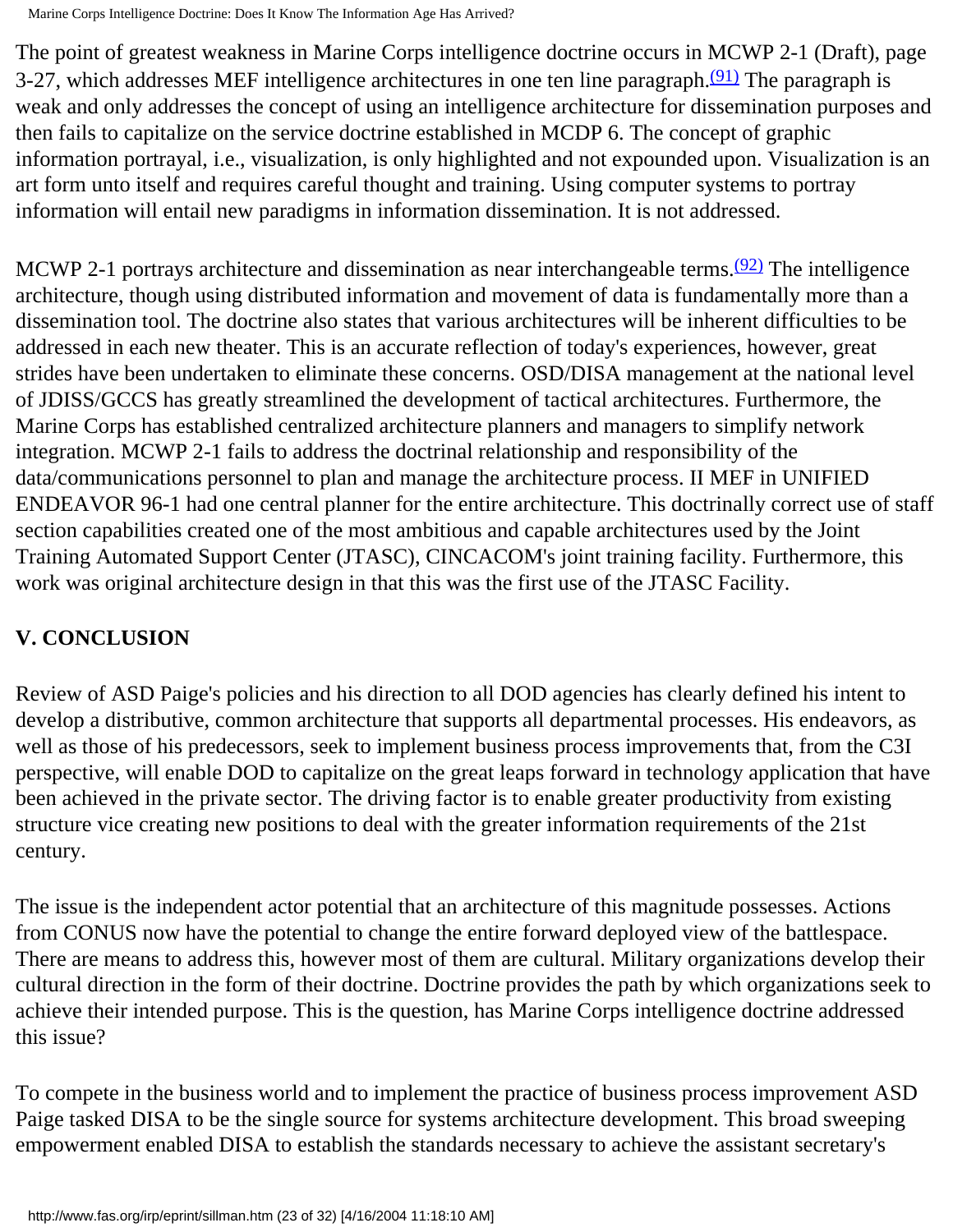vision. DISA published TAFIM standards and an eight volume series of architecture development process. A number of the documents are very technical in nature, but a few of them provide the guidance to incorporate the business practices necessary to achieve an interoperable architecture. The technical specifications are generally straight forward and capitalize on industrially proven technologies. The striking element of the series is contained in the planning processes of SBA Planning Guide Volume IV. SBA Planning Guide Volume IV provides the foundation elements of enterprise architecture development focused on operationally enhancing overall operations. All service departments are to plan their architectures using these principles.

The DON has developed and deployed JMCIS as an integrated standards based architecture. The nature of this architecture was validated when DISA adopted the basic JMCIS model to provide the baseline in development of GCCS. Taking the basic template of SBA Planning Guide Volume IV's planning process, one can find the basic parallels in the Navy's SPAWARSYSCOM JMCIS program management office. This is the structured process the Marine Corps elected to join.

Marine Corps participation in the JMCIS program provides many benefits without necessitating the entire detailed planning process entailed in DISA SBA Planning Guide Volume IV. Much of the legacy and culture required to support a global architecture exists in the Navy program office. There are, however, some key differences. The Marine Corps has a greater geographical separation between program management offices and is not represented in key sub offices. Lack of representation delays and dilutes Marine Corps' input in various JMCIS program elements. These driving elements of the JMCIS system are those which have potentially the greatest impact on doctrinal issues.

The Marine Corps doctrine to employ JMCIS is embodied in MCDP 6. MCDP 6 addresses the cultural issues for successful enterprise adaptation to the information age. The fundamentals of DISA SBA Planning Guide Volume IV are incorporated into the Marine Corps' C2 doctrine.

It is this generally sound thread, derived from national policy level, through service department implementation and finally service C2 doctrine, that intelligence doctrine was examined for assimilation of these overarching concepts. In conclusion, all information architecture issues addressed in Marine Corps intelligence doctrine are related to dissemination. Intelligence doctrine fails to address training, culture, automated management procedures and distributive networks of information and data. These are the tools of the intelligence trade in the future. The doctrine is trapped in past era's of information access and distribution. There is little to no doctrinal preparation to provide the intelligence community with the conceptual guiding light to make their efforts a combat multiplier. The information age is here and Marine Corps intelligence doctrine needs to recognize and embrace it.

Further research on these issues can be found by examining DISA SBA Planning Guide Volume IV, U.S. Navy's Copernicus program, and MCDP 6. Civilian sources are best encompassed in Pamela Gray's "Open Systems" and in a plethora of documents provided by National Defense University. Many NDU papers are available through the Internet and address current issues, such as information management in Bosnia, and Admiral Owens' "Systems of Systems" proposals. Further research should be conducted to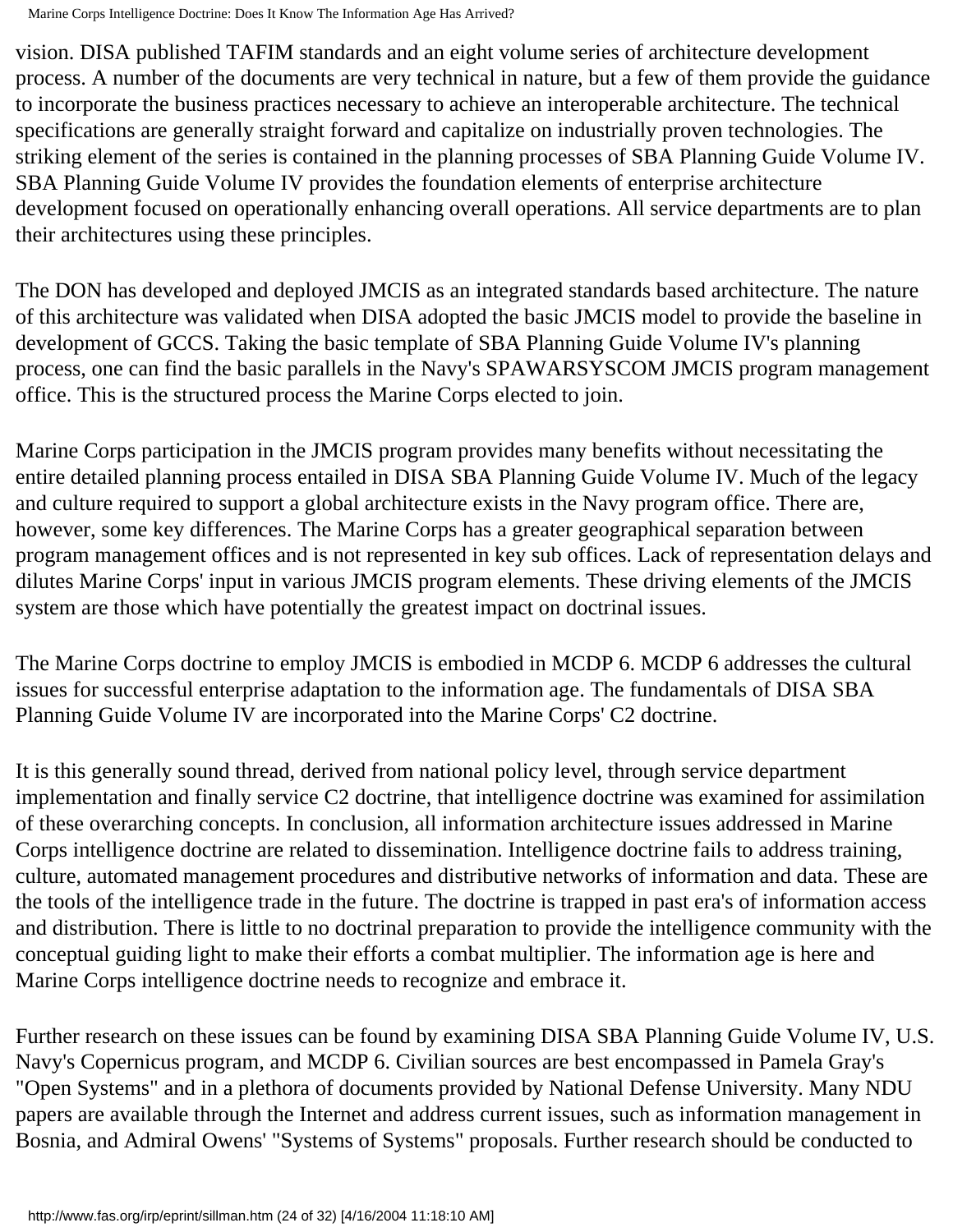study the impact of joint intelligence collections management concepts, its adaptation of open systems and the impact on Marine Corps intelligence doctrine or tactics techniques and procedures development.

# BIBLIOGRAPHY

Alberts, David S., Ph.D.. Mission Capability Packages. Strategic Forum, Institute for National Strategic Studies, National Defense University. Number 14, Jan 1995.

Alberts, David S., Ph.D.. Coalition Command and Control: Peace Operations. Strategic Forum, Institute for National Strategic Studies, National Defense University. Number 10, October, 1994.

Allard, Kenneth. Information Operations in Bosnia: A Preliminary Assessment. Strategic Forum, Institute for National Strategic Studies, National Defense University. Number 91, November 1996.

Assistant Secretary of Defense (Command, Control, Communications & Intelligence). Policy Memorandum for Under Secretaries of Defense and others. Subject: Technical Architecture Framework for Information Management (TAFIM) Version 2.0. March 30, 1995.

Assistant Secretary of Defense (Command, Control, Communications & Intelligence). Policy Memorandum for Secretaries of Military Departments and others. Subject: Information Technology (IT) and National Security system (NSS) IT Acquisition Oversight. August 6, 1996.

Assistant Secretary of Defense (Command, Control, Communications & Intelligence). Policy Memorandum for Secretaries of Military Departments and others. Subject: Selection of Migration Systems. November 12, 1993.

Assistant Secretary of Defense (Command, Control, Communications & Intelligence). Policy Memorandum for Under Secretaries of Defense and others. Subject: Technical Architecture Framework for Information Management (TAFIM) Version 2.0. March 30, 1995.

Assistant Secretary of Defense (Command, Control, Communications & Intelligence). Policy Memorandum for Under Secretaries of Defense and others. Subject: Technical Architecture Framework for Information Management (TAFIM). June 23, 1994.

Assistant Secretary of Defense (Command, Control, Communications & Intelligence). Policy Memorandum for Under Secretaries of Defense and others. Subject: Year 2000 Computing Problem with Personal Computers (PC) And Workstations. November 8,

Casti, John L. Nonlinear System Theory. ed. Richard Bellman, Mathematics in Science and Engineering, Volume 175. Orlando: Academic Press, 1985.

Concise Columbia Electronic Encyclopedia. Online Edition. Under "Science and Technology,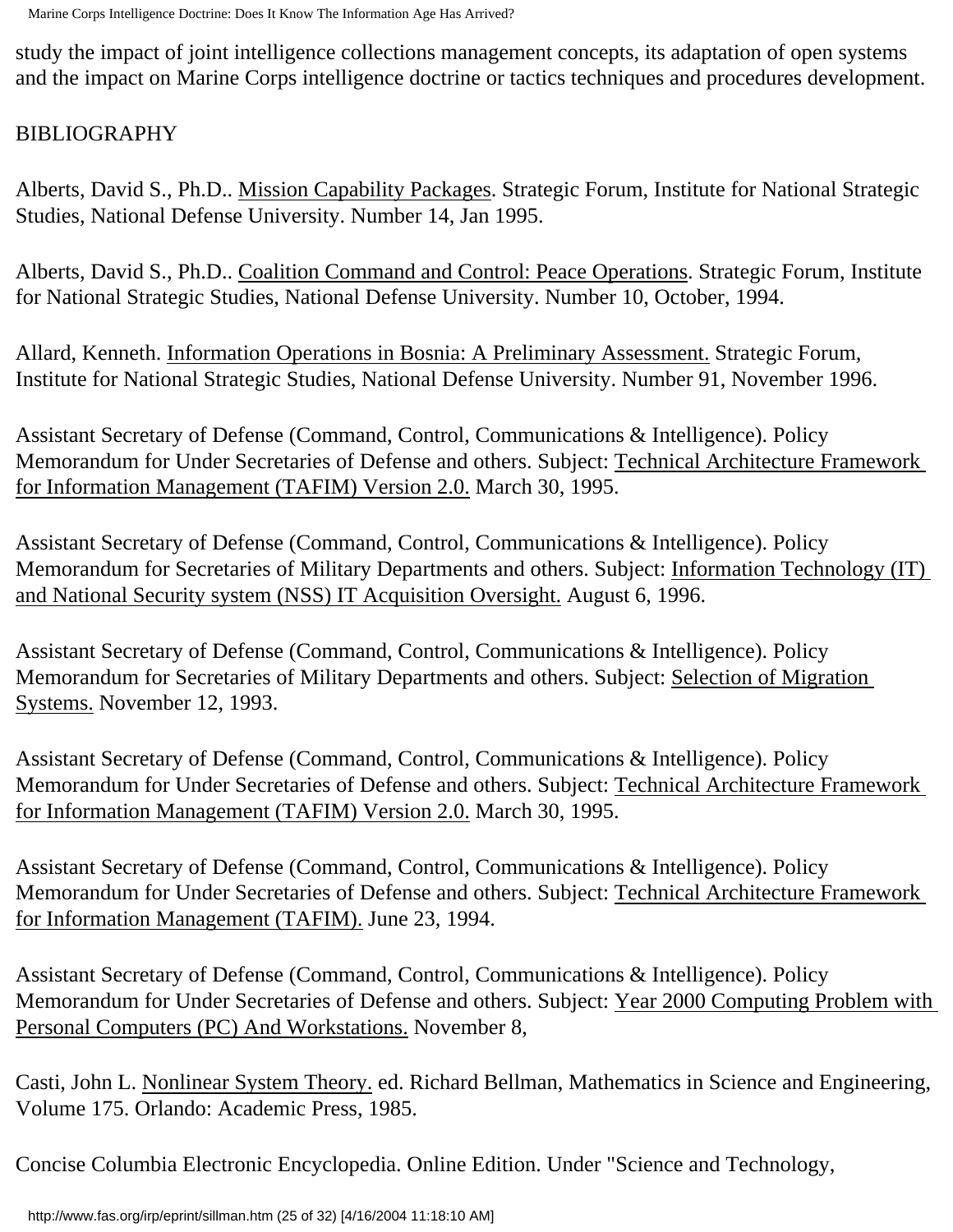Neural Net," Downloaded from America on Line. Vienna, VA: Columbia University Press. 1994.

Cooper, Jeffrey R. Another View of the Revolution in Military Affairs. Monograph, U.S. Army War College. Carlisle Barracks, PA: April 1994.

Department of Defense, Marine Corps Doctrinal Publication 6. Command and Control. Washington, DC: GPO 1996. PCN 142 000001 00.

Department of Defense, Marine Corps Doctrinal Publication 2 (Draft). Intelligence. Marine Corps Combat Development Command, Quantico, VA: 1996.

Department of Defense, Marine Corps Warfare Publication 2-1 (Final Draft). Intelligence

Operations, Marine Corps Combat Development Command, Quantico, VA: September 1, 1996.

Deputy Secretary of Defense. Memorandum for Secretaries of the Military Departments and Others. Subj: Accelerated Implementation of Migration Systems, Data Standards, and Process Improvement. Washington, DC: October 13, 1993.

Gotlieb, C.C. and Borodin, A. Social Issues in Computing. Ed. Werner Rheinboldt. New York, NY: Academic Press, 1973.

Gray, Pamela. Open Systems: A Business Strategy for the 1990's. London: McGraw-Hill Book Company. 1991.

Hull, Roger K., Capt. USN. JMCIS-Copernicus Brief, Migration to DII COE. Presentation to JMCIS Meeting. Looseleaf Briefing Slides Downloaded from JMCIS/PMW 171 Internet Home Page. Suitland, MD: November 6-7, 1996.

Information Impacts on the Warfighter. Washington, DC: National Defense University, 1995.

Kendall, Cynthia. Deputy Assistant Secretary of Defense (Information Management) Congressional Testimony on DOD Reinventing Government Information Management Initiatives. Given Before the Senate Governmental Affairs Committee, Washington, DC. February 2, 1995.

Nicolis, G. Introduction to Nonlinear Science. Cambridge, England: Cambridge University Press, 1995.

Owens, William A., Adm., USN. The Emerging U.S. System-of-Systems. Strategic Forum, Institute for National Strategic Studies, National Defense University. Number 63, Feb 1995.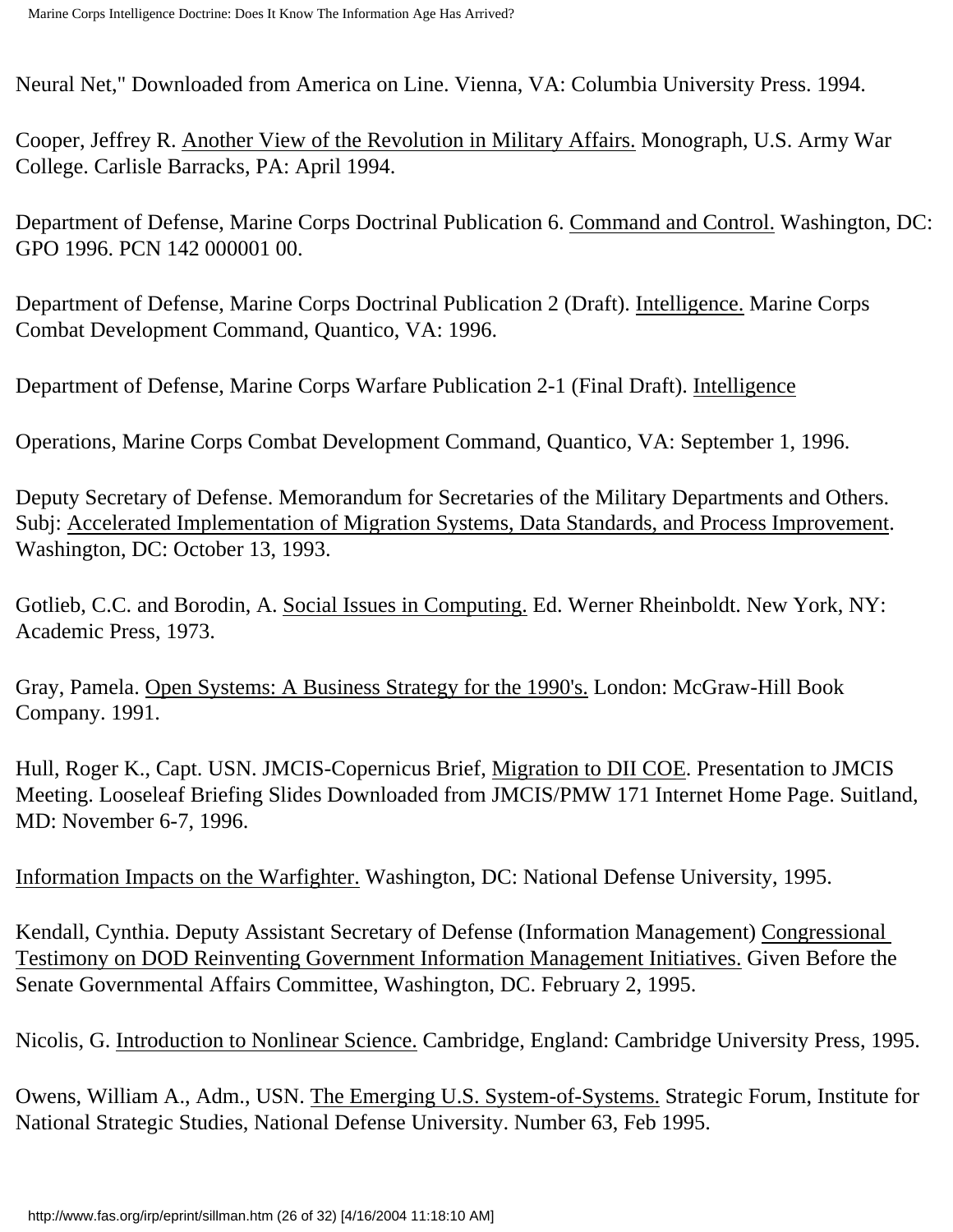Paige, Emmett Jr., Assistant Secretary of Defense (C3I) Ensuring Joint Force Superiority in the Information Age. Address presented at the Armed Forces Staff College, Norfolk, VA, July 30, 1996.

Paige, Emmett Jr., Assistant Secretary of Defense (C3I) Keynote Remarks. Address presented at the Intelink Mission Support Conference, San Diego, CA. June 11, 1996.

Paige, Emmett Jr., Assistant Secretary of Defense (C3I) Keynote Remarks. Address presented at the ADPA "Information Management for the Warfighter" Symposium, Tysons Corner, VA. February 29, 1996.

Paige, Emmett Jr., Assistant Secretary of Defense (C3I) Keynote Remarks. Address presentedto the CISA - CINC C4ISR Architecture Planning Conference, Alexandria, VA. May 13, 1996.

Paige, Emmett Jr., Assistant Secretary of Defense (C3I) Remarks on "The Cold War to the Global Information Age." Address Presented to Catoctin Chapter of the Armed Forces Communications-Electronics Association, Fort Richie, MD. February 27, 1995. *Defense Issues, Volume 10, Number 34.* March 1995.

Paige, Emmett Jr., Assistant Secretary of Defense (C3I) Remarks on "Electronic Warfare Integration on the Digitized Battlefield for Force XXI." Address presented at meeting of the Association of Old Crows Garden Chapter, Long Branch, NJ. May 7, 1996.

Space and Naval Warfare Systems Command. Joint Maritime Command Information System Configuration Management Plan (Draft). Looseleaf. SPAWARSYSCOM Home Page. Dec 1996.

Secretary of Defense. Policy Memorandum for Under Secretaries of Defense and others. Subject: Implementation of Corporate Information Management Principles. November 16, 1990.

# <span id="page-26-0"></span>**NOTES**

1. Concise Columbia Electronic Encyclopedia, Online Edition, Under "Science and Technology, Neural Net," Downloaded from America on Line. (Vienna, VA, Columbia University Press. 1994).

<span id="page-26-1"></span>2. Pamela Gray, Open Systems: A Business Strategy for the 1990's. (London: McGraw-Hill Book Company, 1991), 29.

<span id="page-26-3"></span><span id="page-26-2"></span>3. Gray, 26.

<span id="page-26-4"></span>4. Secretary of Defense, Policy Memorandum for Under Secretaries of Defense and others, Subject: Implementation of Corporate Information Management Principles. (Washington, DC: November 16, 1990), 1.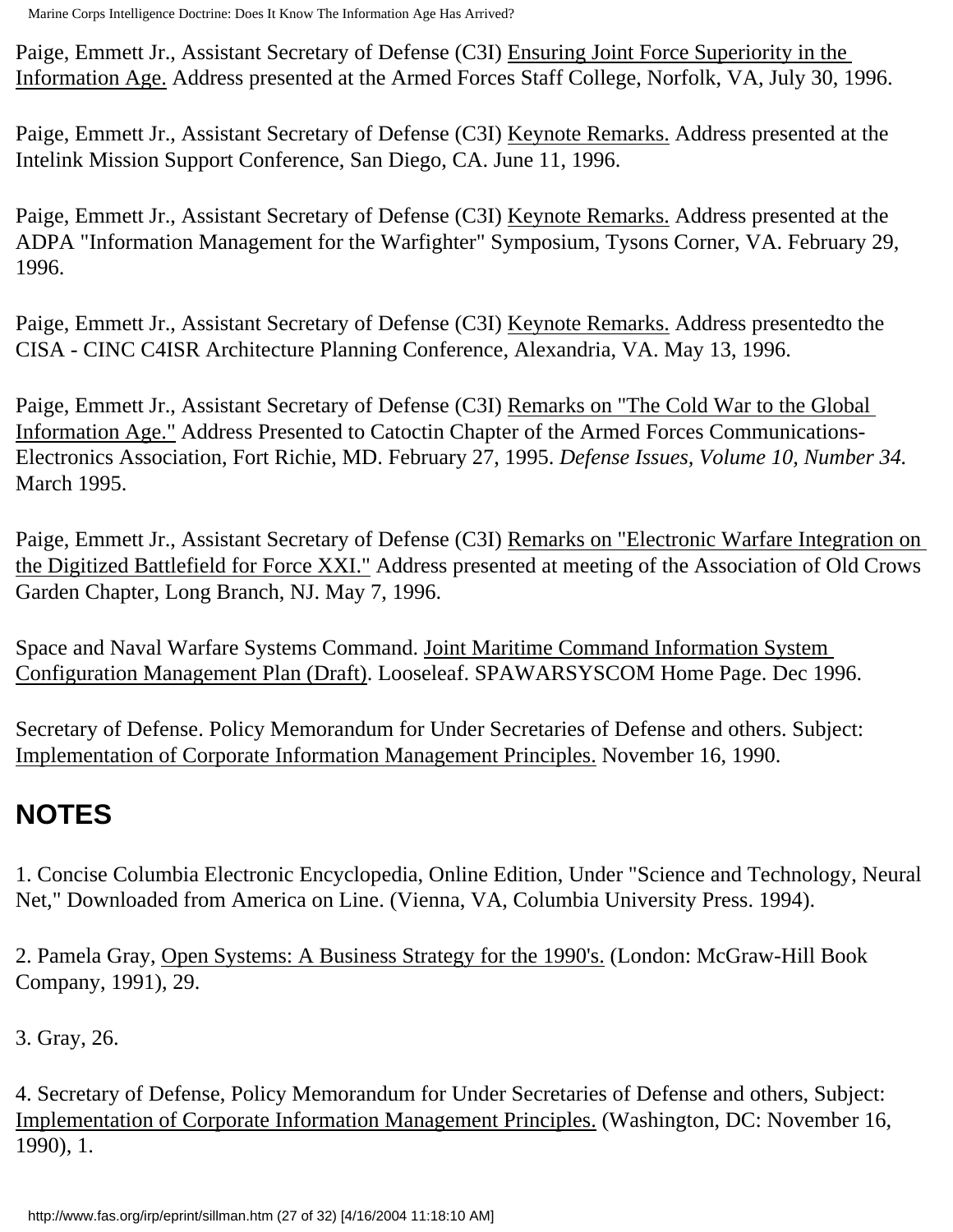5. Deputy Secretary of Defense, Memorandum for Secretaries of the Military Departments and others, Subj: Accelerated Implementation of Migration Systems, Data Standards, and Process Improvememt, (Washington, DC: October 13, 1993), 1.

<span id="page-27-0"></span>6. Emmett Paige, Jr., Assistant Secretary of Defense (C3I) Ensuring Joint Force Superiority in the Information Age. Address presented at the Armed Forces Staff College, Norfolk, VA, July 30, 1996., 3.

<span id="page-27-2"></span><span id="page-27-1"></span>7. DEPSECDEF, 2.

8. Assistant Secretary of Defense (Command, Control, Communications & Intelligence), Policy Memorandum for Secretaries of Military Departments and others, Subject: Selection of Migration Systems, (Washington, DC: November 12, 1993), 3.

<span id="page-27-3"></span>9. Assistant Secretary of Defense (Command, Control, Communications & Intelligence), Policy Memorandum for Secretaries of Military Departments and others, Subject: Technical Architecture Framework for Information Management (TAFIM), (Washington, DC: June 23, 1994), 1.

<span id="page-27-4"></span>10. Assistant Secretary of Defense (Command, Control, Communications & Intelligence), Policy Memorandum for Secretaries of Military Departments and others, Subject: Technical Architecture Framework for Information Management (TAFIM), Version 2.0, (Washington, DC: March 30, 1995), 1.

<span id="page-27-5"></span>11. Assistant Secretary of Defense (Command, Control, Communications & Intelligence), Policy Memorandum for Secretaries of Military Departments and others, Subject: Technical Architecture Framework for Information Management (TAFIM), Version 3.0, (Washington, DC: Jan 2, 1997) 1.

<span id="page-27-6"></span>12. U.S. Marine Corps Systems Acquisition, Marine Corps Systems Command, (Quantico, VA. 1996), 2- 3.

<span id="page-27-8"></span><span id="page-27-7"></span>13. ASD C3I, TAFIM Ver 2.0, Mar 30, 1995, 1-2.

14. Assistant Secretary of Defense (Command, Control, Communications & Intelligence). Policy Memorandum for Secretaries of Military Departments and others, Subject: Information Technology (IT) and National Security System (NSS) IT Acquisition Oversight. (Washington, DC: August 6, 1996), 1.

<span id="page-27-9"></span>15. Defense Information Systems Agency, Center for Architecture, DOD TAFIM Standards-Based Architecture Planning Guide, Version 2.0, Volume 4. (Washington, DC: June 30, 1994), 4-3.

<span id="page-27-11"></span><span id="page-27-10"></span>16. DISA SBA, 4-4.

<span id="page-27-12"></span>17. DISA SBA, 4-5.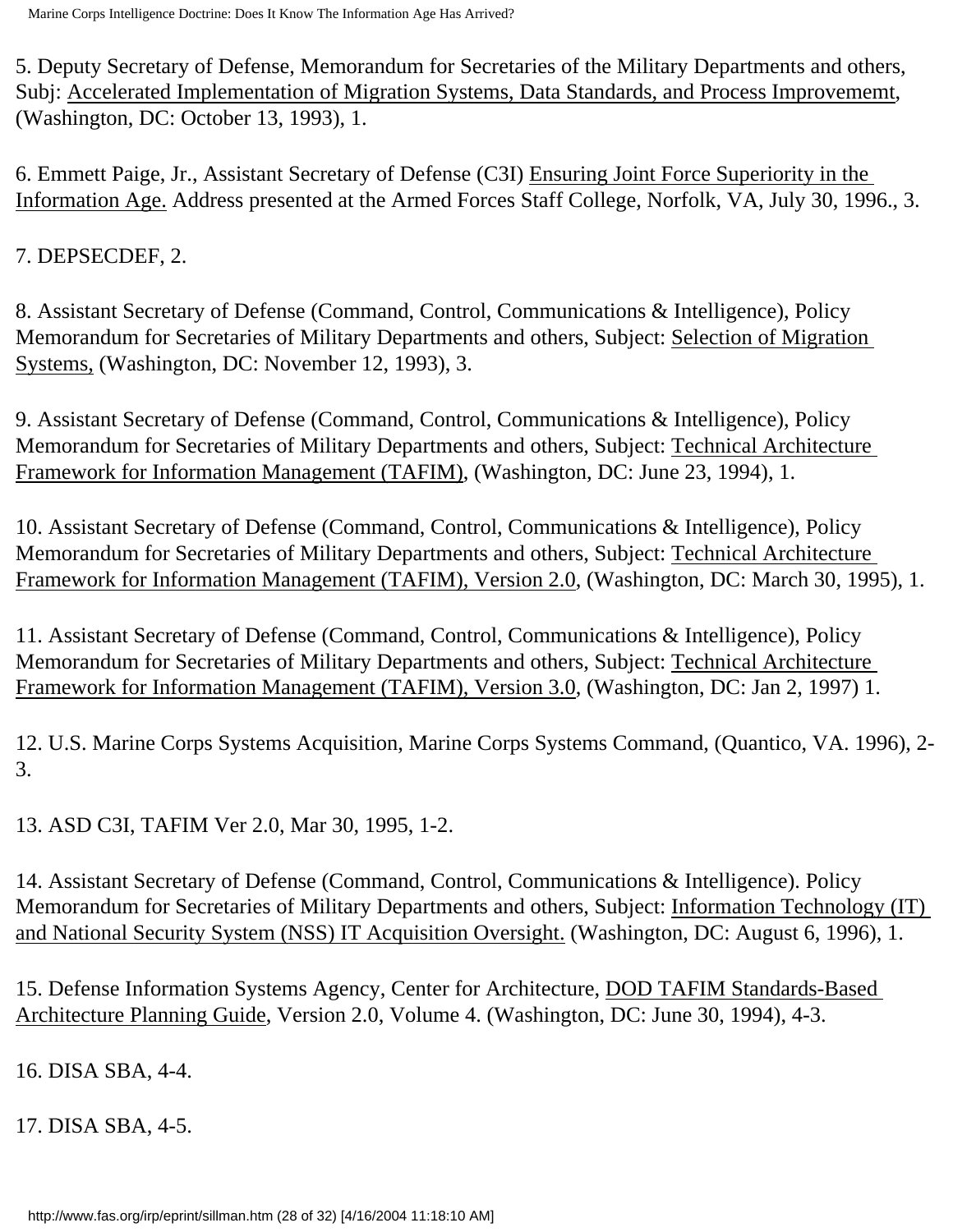<span id="page-28-0"></span>18. DISA SBA, 4-6.

- <span id="page-28-1"></span>19. DISA SBA, 4-6.
- <span id="page-28-2"></span>20. DISA SBA, 4-13.
- <span id="page-28-3"></span>21. DISA SBA, 4-18.
- <span id="page-28-4"></span>22. DISA SBA, 4-19,20
- <span id="page-28-5"></span>23. DISA SBA, 4-21.
- <span id="page-28-6"></span>24. DISA SBA, 4-21.
- <span id="page-28-7"></span>25. DISA SBA, 5-1--5-7.
- <span id="page-28-8"></span>26. DISA SBA, 7-13.
- <span id="page-28-9"></span>27. DISA SBA, 6-13.
- <span id="page-28-10"></span>28. DISA SBA, 6-8.
- <span id="page-28-11"></span>29. DISA SBA, 6-9.
- <span id="page-28-12"></span>30. DISA SBA, 6-12.
- <span id="page-28-13"></span>31. DISA SBA, 7-2.
- <span id="page-28-14"></span>32. DISA SBA, 7-2.
- <span id="page-28-15"></span>33. DISA SBA, 7-7.
- <span id="page-28-16"></span>34. DISA SBA, 7-7.
- <span id="page-28-17"></span>35. DISA SBA, 7-11.
- <span id="page-28-18"></span>36. Gray, 18.
- <span id="page-28-19"></span>37. Gray, 118.

38. David S. Alberts, Director ACT, Mission Capability Packages, National Defense University, Institute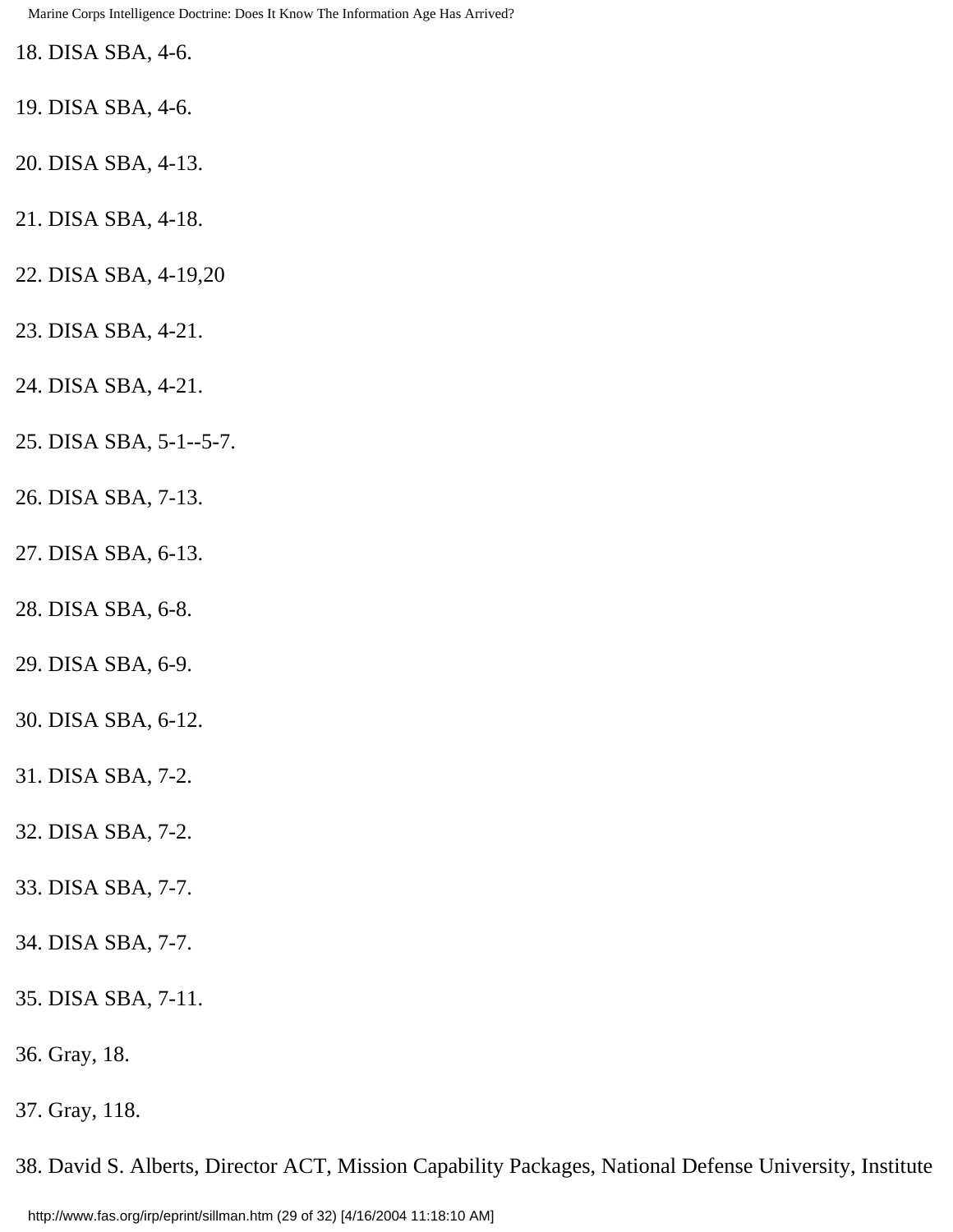<span id="page-29-0"></span>for National Strategic Studies, Strategic Forum Number 14, January 1995, 1-4.

39. Jeffery R. Cooper, Another View of the Revolution in Military Affairs, Monograph, U.S. Army War College (Carlisle Barracks, PA: April 1994), 26-35.

<span id="page-29-1"></span>40. Emmett Paige, Jr., Assistant Secretary of Defense (C3I), Ensuring Joint Force Superiority in the Information Age, Text of Keynote Address presented at the Armed Forces Staff College, (Norfolk, VA: July 30, 1996), 5.

<span id="page-29-2"></span>41. C.C. Gotlieb and A. Borodin, Social Issues in Computing, Academic Press, New York, NY: 1973), 35.

<span id="page-29-4"></span><span id="page-29-3"></span>42. Social Issues, 166.

<span id="page-29-5"></span>43. Social Issues, 166.

<span id="page-29-6"></span>44. Social Issues, 182.

<span id="page-29-7"></span>45. Gray, 1.

46. Cynthia Kendall, Deputy Assistant Secretary of Defense (Information Management), Congressional Testimony before the Senate Governmental Affairs Committee, Text Downloaded from OASD (C3I) Homepage, (Washington, DC: Feb. 2, 1995) 1-9.

<span id="page-29-8"></span>47. Information Technology Impacts on the Warfighter, Background & Purpose National Defense University, (Washington DC: 1995), 1.

<span id="page-29-10"></span><span id="page-29-9"></span>48. Technology Impacts on the Warfighter, Concerns & Remedies. 2.

<span id="page-29-11"></span>49. Technology Impacts on the Warfighter, Concerns & Remedies. 3.

<span id="page-29-12"></span>50. Technology Impacts on the Warfighter, Concerns & Remedies. 4.

51. Space and Naval Warfare Systems Command, Configuration Management Plan for the Joint Maritime Command Information System, (Draft) (CMP JMCIS), (Suitland, MD: December 1996), 5.

<span id="page-29-13"></span>52. Roger K. Hull, Capt. USN, JMCIS-Copernicus Brief, Migration to DII COE, Presentation to JMCIS Meeting, Briefing Slides Downloaded from JMCIS/PMW 171 Internet Home Page, (Suitland, MD: November 6-7, 1996.) 4.

<span id="page-29-15"></span><span id="page-29-14"></span>53. JMCIS CMP, 5.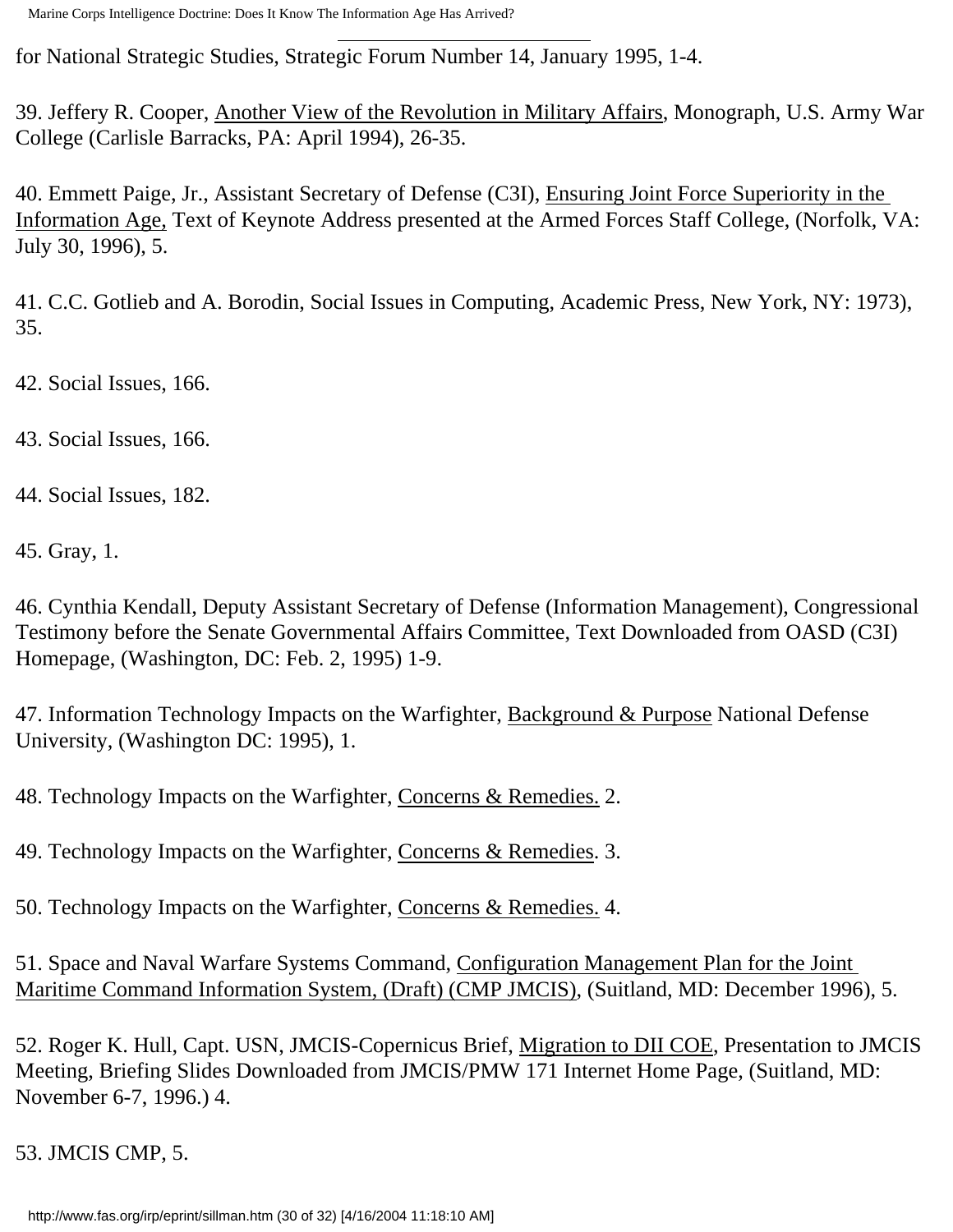<span id="page-30-0"></span>54. Gray, 101.

<span id="page-30-1"></span>55. Gray, 210.

<span id="page-30-2"></span>56. JMCIS CMP, 3.

<span id="page-30-3"></span>57. JMCIS CMP, 7.

<span id="page-30-4"></span>58. JMCIS CMP, 7.

<span id="page-30-5"></span>59. JMCIS CMP, 7.

<span id="page-30-6"></span>60. JMCIS CMP, 8.

<span id="page-30-7"></span>61. JMCIS CMP, 9.

- <span id="page-30-8"></span>62. JMCIS CMP, 9.
- <span id="page-30-9"></span>63. JMCIS CMP, 11.
- <span id="page-30-10"></span>64. JMCIS CMP, 11.
- <span id="page-30-11"></span>65. JMCIS CMP, 20.

66. Department of Defense, Marine Corps Doctrinal Publication 6. Command and Control. (Washington, DC: GPO 1996), 6.

<span id="page-30-13"></span><span id="page-30-12"></span>67. MCDP 6.

<span id="page-30-14"></span>68. MCDP 6, 54-57.

<span id="page-30-15"></span>69. MCDP 6, 59.

<span id="page-30-16"></span>70. MCDP 6, 69.

<span id="page-30-17"></span>71. MCDP 6, 74.

<span id="page-30-18"></span>72. MCDP 6, 94.

<span id="page-30-19"></span>73. MCDP 6, 94.